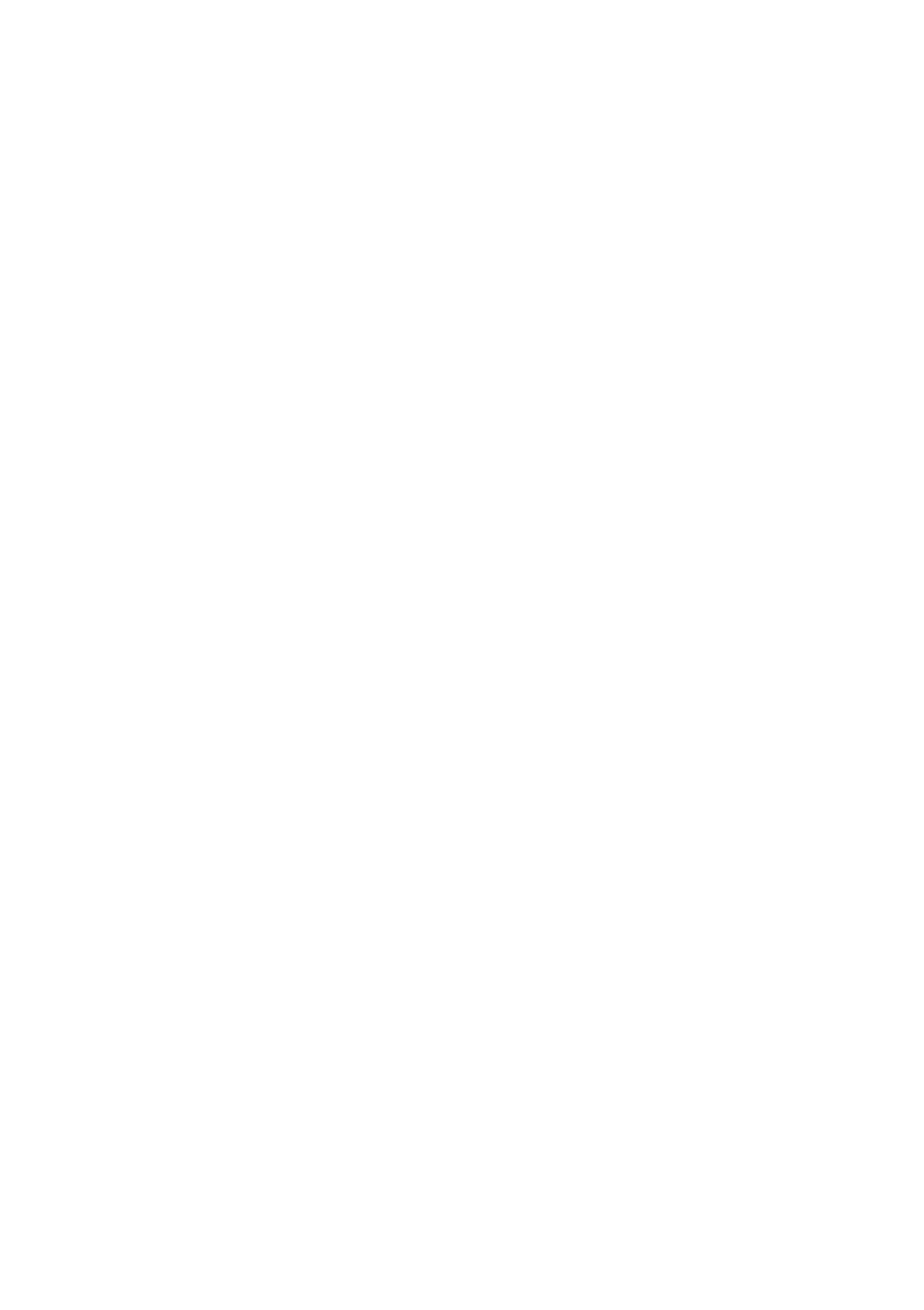# Hope, Solidarity and Death at the Australian Border:

*Christmas Island and Asylum Seekers*

By Michelle Jasmin Dimasi

Foreword by Khaled Hosseini author of *The Kite Runner*

Cambridge **Scholars** Publishing

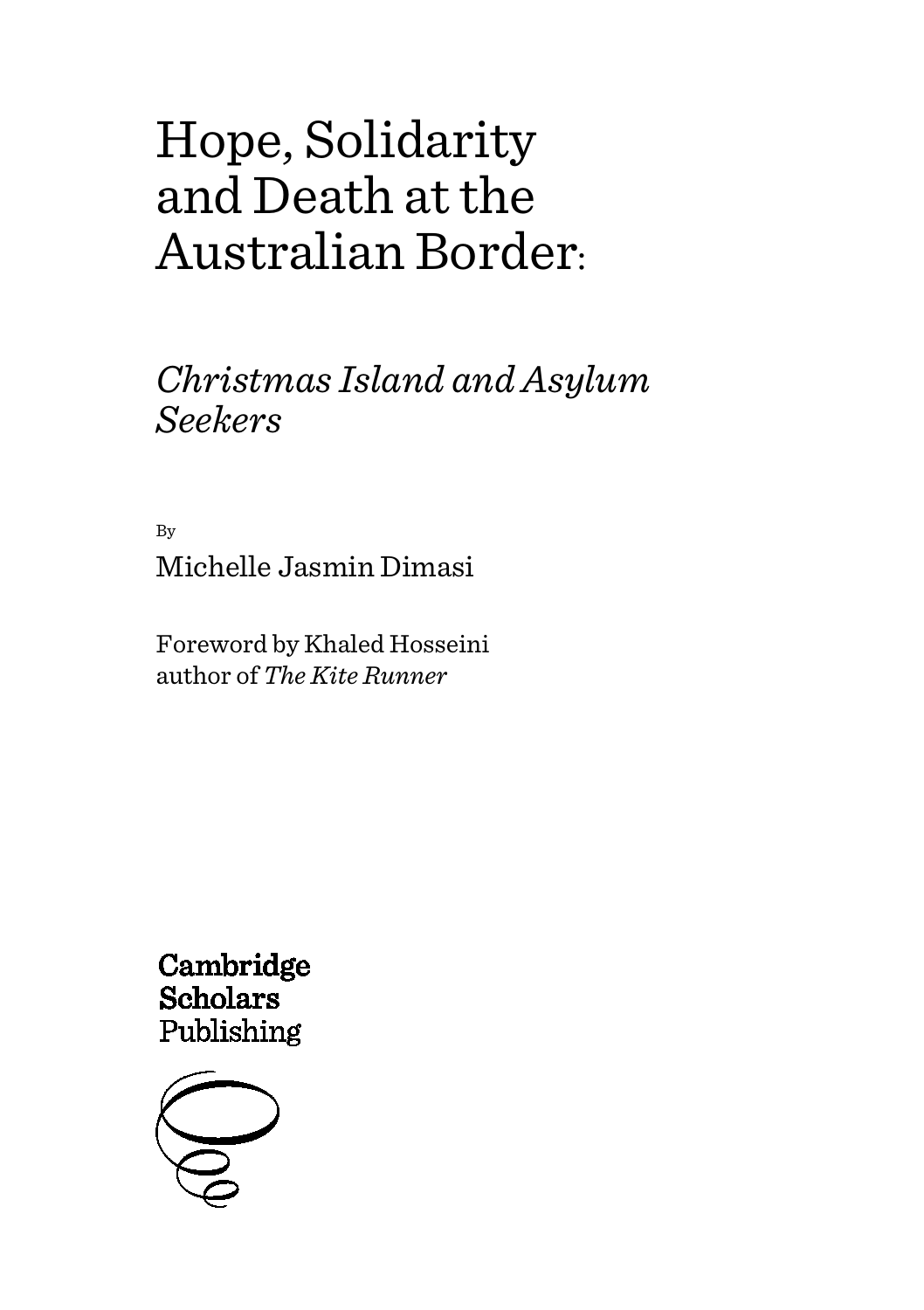Hope, Solidarity and Death at the Australian Border: Christmas Island and Asylum Seekers

By Michelle Jasmin Dimasi

This book first published 2022

Cambridge Scholars Publishing

Lady Stephenson Library, Newcastle upon Tyne, NE6 2PA, UK

British Library Cataloguing in Publication Data A catalogue record for this book is available from the British Library

Copyright © 2022 by Michelle Jasmin Dimasi

All rights for this book reserved. No part of this book may be reproduced, stored in a retrieval system, or transmitted, in any form or by any means, electronic, mechanical, photocopying, recording or otherwise, without the prior permission of the copyright owner.

ISBN (10): 1-5275-7722-8 ISBN (13): 978-1-5275-7722-0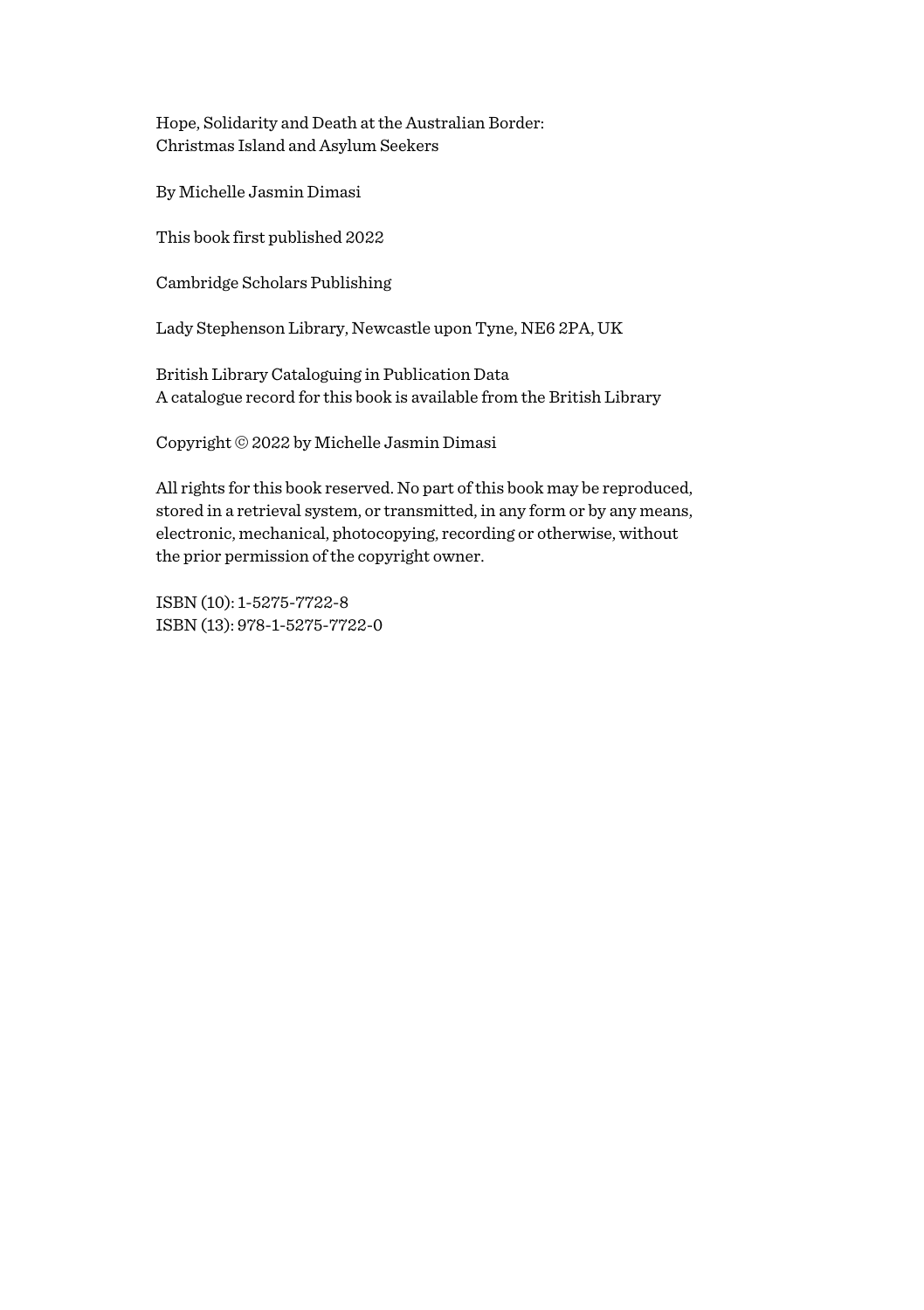To those who wanted to feel safe in this world, to experience freedom and hoped they would be welcomed at the border. In solidarity, we acknowledge your journeys and plights as you crossed the seas.

To those who lost loved ones in the ocean, please know that those who passed will always be remembered and honoured for their courage and strength.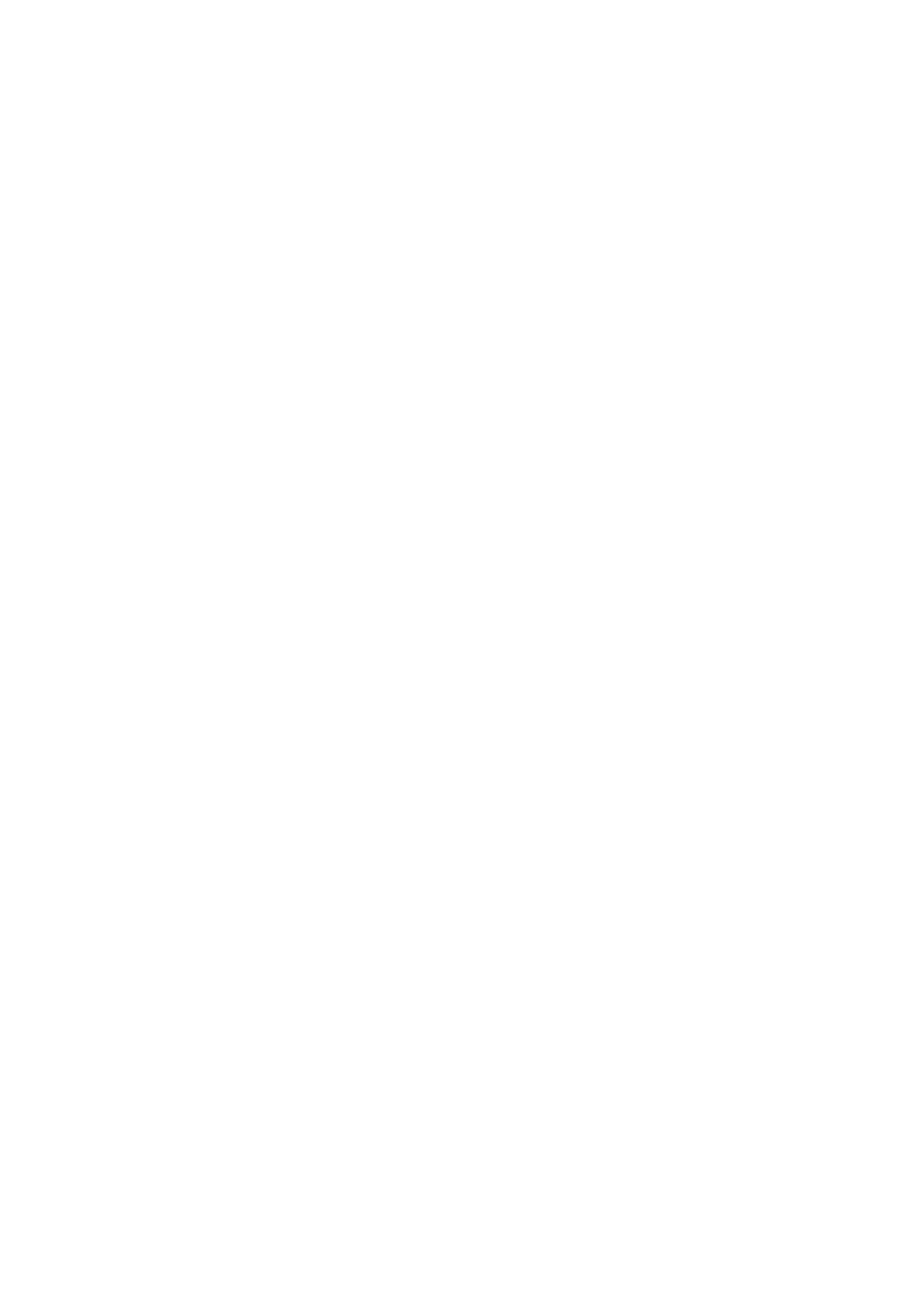## TABLE OF CONTENTS

| By Khaled Hosseini                                       |  |
|----------------------------------------------------------|--|
| <b>Encountering Asylum Seekers</b>                       |  |
| Becoming Christmas Island                                |  |
| First Asylum Seekers: 1992–1999                          |  |
| Islanders and Boat Arrivals: 1997–2001                   |  |
| 'Everything Changed after Tampa'                         |  |
| Tampa Aftermath: 2001-2002                               |  |
| Asylum Seeker Arrivals: 2003-2007                        |  |
| North West Point Immigration Detention Centre: 2002-2008 |  |
| Community Detention: 2008-2010                           |  |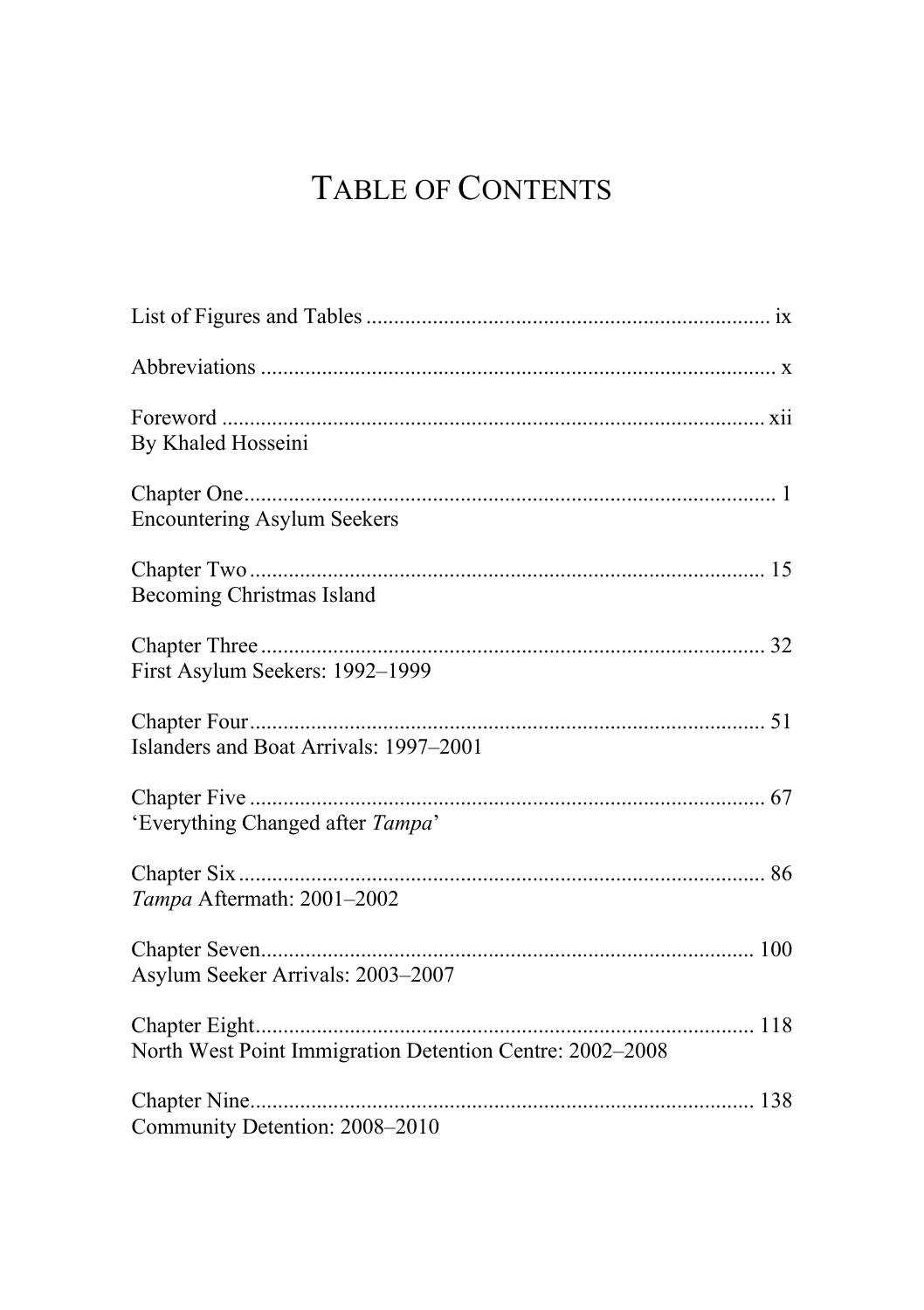### Table of Contents

| Boat Crash and Riots: 2010-2011 |  |
|---------------------------------|--|
| Conclusion                      |  |
|                                 |  |
|                                 |  |
|                                 |  |
|                                 |  |

viii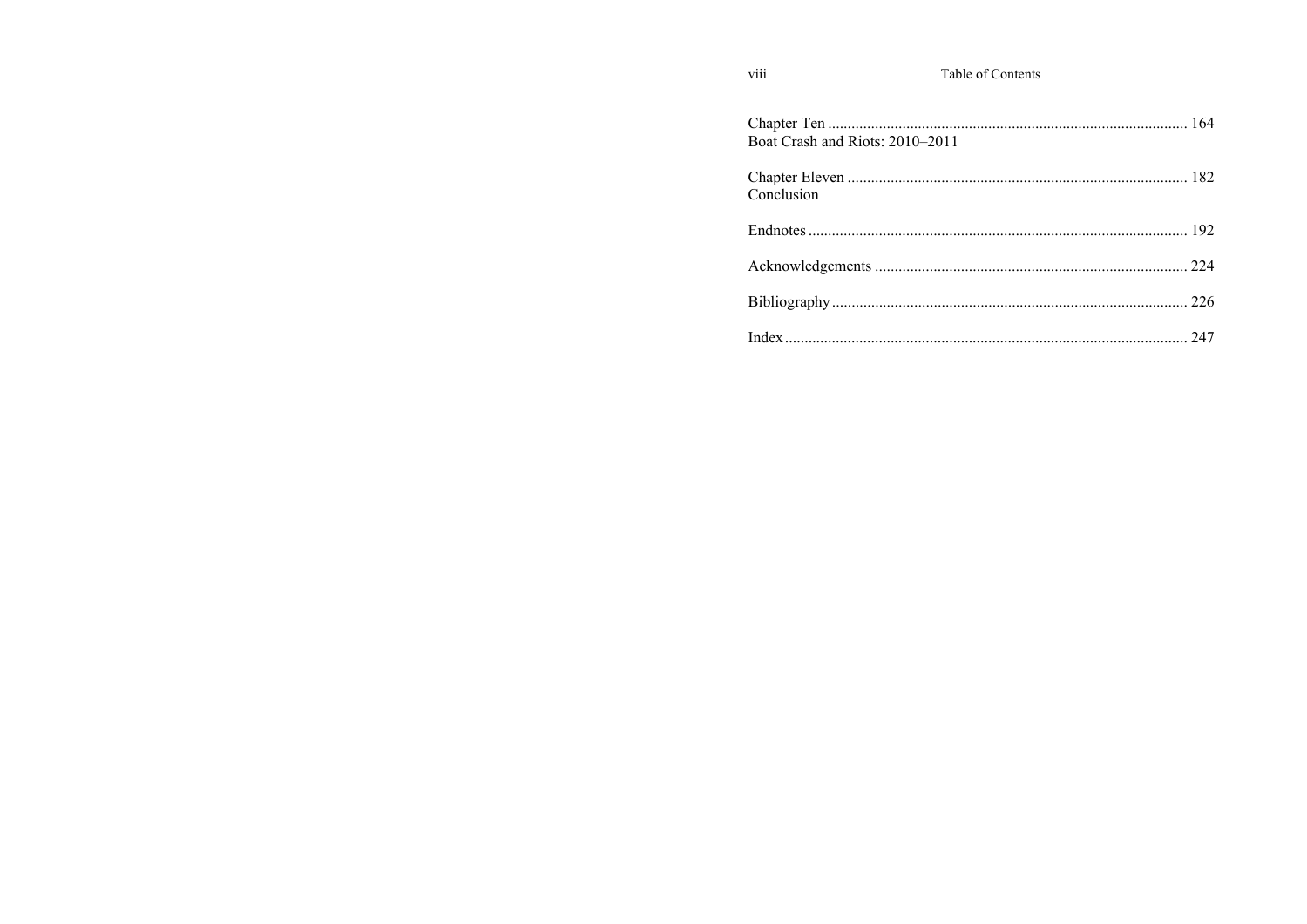## LIST OF FIGURES AND TABLES

| Fig. 3.2. No permanent residency: Kelvin Lee's agreement 44 |  |
|-------------------------------------------------------------|--|
|                                                             |  |
|                                                             |  |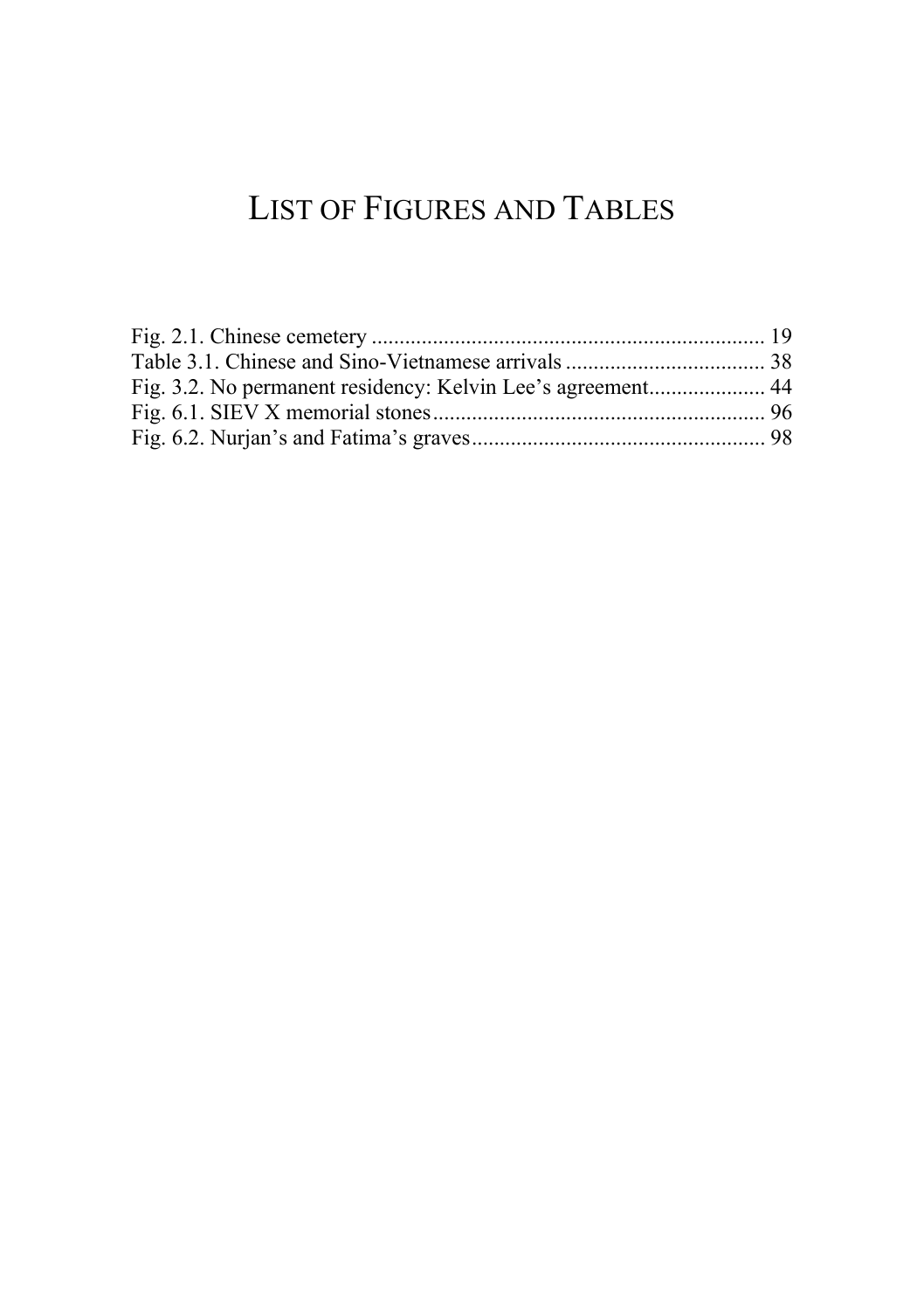## **ABBREVIATIONS**

| ABC           | <b>Australian Broadcasting Corporation</b>          |
|---------------|-----------------------------------------------------|
| <b>ACM</b>    | <b>Australasian Correctional Management</b>         |
| <b>ACS</b>    | <b>Australasian Correction Services</b>             |
| ACTU          | Australian Council of Trade Unions                  |
| AFP           | Australian Federal Police                           |
| AMSA          | Australian Maritime Safety Authority                |
| <b>APOD</b>   | Alternative Place of Detention                      |
| <b>BPC</b>    | <b>British Phosphate Commission</b>                 |
| CI            | Christmas Island                                    |
| <b>CIDHS</b>  | Christmas Island District High School               |
| <b>CIRAR</b>  | Christmas Island Rural Australians for Refugees     |
| <b>CLA</b>    | Chinese Literary Association                        |
| <b>CLO</b>    | Community Liaison Officer                           |
| <b>CPA</b>    | Comprehensive Plan of Action                        |
| <b>CRG</b>    | Community Reference Group                           |
| <b>DIAC</b>   | Department for Immigration and Citizenship          |
| <b>DIMIA</b>  | Department of Immigration and Multicultural Affairs |
|               | and Indigenous Affairs                              |
| <b>DOFA</b>   | Department of Finance and Administration            |
| <b>DOTARS</b> | Department of Territories and Regional Services     |
| <b>FESA</b>   | Fire and Emergency Services Authority               |
| <b>GSL</b>    | Global Solutions Limited                            |
| <b>IDAG</b>   | Immigration Detention Advisory Group                |
| IDC           | Immigration Detention Centre                        |
| <b>IOT</b>    | Indian Ocean Territories                            |
| <b>IOTHS</b>  | Indian Ocean Territories Health Services            |
| <b>IRPC</b>   | Immigration Reception Processing Centre             |
| <b>JSC</b>    | Joint Select Committee on the Christmas Island Boat |
|               | Crash                                               |
| MOU           | Memorandum of understanding                         |
| <b>NTR</b>    | never to return                                     |
| <b>NWP</b>    | North West Point                                    |
| <b>PNG</b>    | Papua New Guinea                                    |
| RAR           | Rural Australians for Refugees                      |
| <b>RCC</b>    | Rescue Control Centre                               |
|               |                                                     |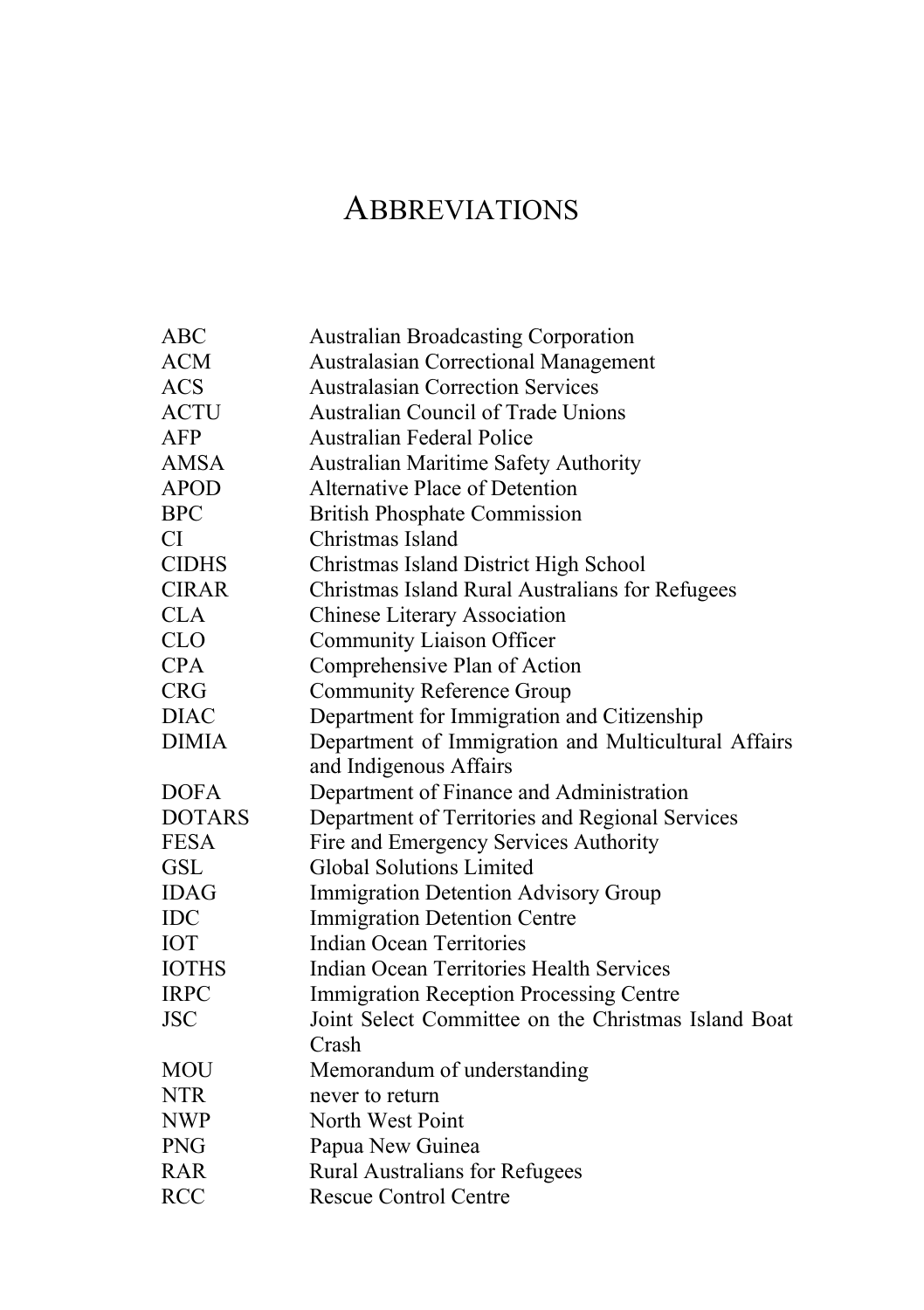|              | Hope, Solidarity and Death at the Australian Border: |
|--------------|------------------------------------------------------|
|              | Christmas Island and Asylum Seekers                  |
|              |                                                      |
| <b>RHIB</b>  | rigid-hulled inflatable boats                        |
| <b>SAS</b>   | Special Air Service                                  |
| <b>SES</b>   | <b>State Emergency Service</b>                       |
| <b>SIEV</b>  | suspected irregular entry vessel                     |
| <b>SOCI</b>  | Shire of Christmas Island                            |
| <b>TPV</b>   | temporary protection visas                           |
| <b>UAM</b>   | unaccompanied minor                                  |
| <b>UCIW</b>  | Union of Christmas Island Workers                    |
| <b>UNHCR</b> | United Nations High Commissioner for Refugees        |
| <b>VMR</b>   | <b>Voluntary Marine Rescue</b>                       |
| WCG          | <b>Walter Construction Group</b>                     |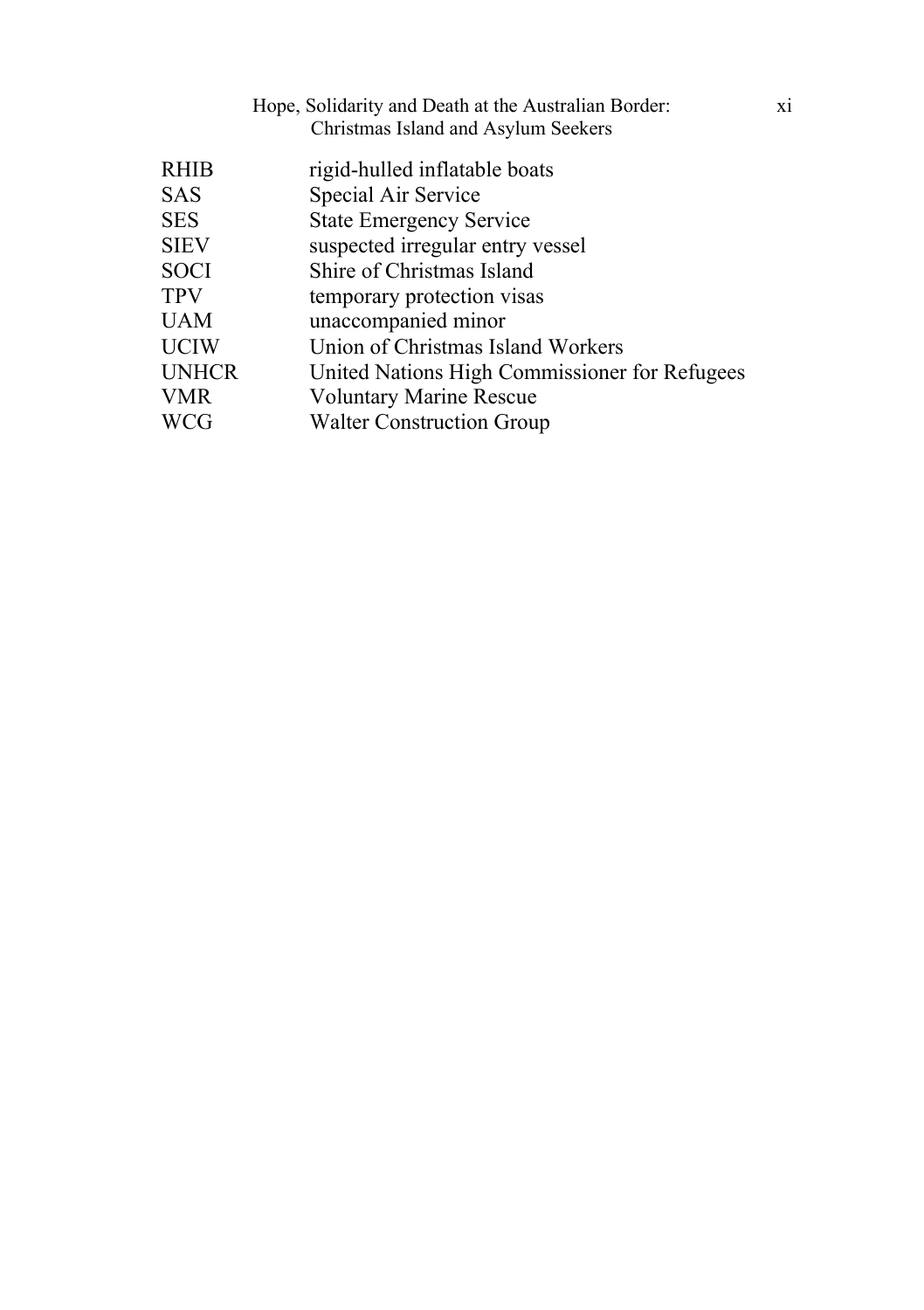## FOREWORD

The UN estimates that from 2014 to 2020 roughly twenty thousand asylum seekers and migrants went missing at sea trying to cross the Mediterranean into Europe. Since 2000, nearly two thousand people have died at sea trying to reach Australia. In 2015, when a young Syrian boy named Alan Kurdi was photographed lying dead and face down on a Turkish beach, the world was gutted, and donations to refugee funds grew exponentially overnight. It is a quirk of human nature that we are inspired to act by a single tragedy, while, paradoxically, larger-scale human suffering registers only as abstraction. Numbers and analytics are necessary to help us understand the magnitude of a crisis, but they have a way of dulling the human dimension to tragedy, and therefore our response to it. But it's vital to remember that each one of the roughly twenty thousand people gone missing at sea was once a father, a mother, a son, a daughter; each a unique and irreplaceable human being with a history, and with specific dreams, hopes and fears.

In June 2018 I travelled to Sicily with the UN Refugee Agency UNHCR to meet asylum seekers who had made the Mediterranean crossing. I wanted to better understand who they were and how they had arrived at such a seemingly reckless decision to board overcrowded, flimsy rubber boats and take on the sea. Halfway through the mission I boarded the *Luigi Dattilo*, the second-largest ship in the Italian Coastguard, docked in Catania, Sicily. The ship has conducted over one hundred search and rescue missions in the Mediterranean, and in the process rescued some forty thousand stranded asylum seekers and migrants from drowning. The captain invited me to the briefing room to watch a ten-minute video of a typical mission.

Let me say that I will never forget what I saw.

I could hardly breathe through the brief video. I saw capsized rubber boats, each a tiny dot in a roiling sea of blue. I saw men, women and children in orange lifejackets flailing in the water, eyes wide with the fear of death. They were sunburned, exhausted, foaming at the mouth and barely hanging on. Their faces wore the same shocked expression. When the families were rescued I saw how badly their feet were burned from exposure to salt and sunlight and the toxic fuels that leak and pool ankle-high inside the rubber boats.

It was enough to make me wonder aloud why anyone would undertake this journey across the Mediterranean. Why would you choose to leave your home, your land, your community, your possessions, your friends, your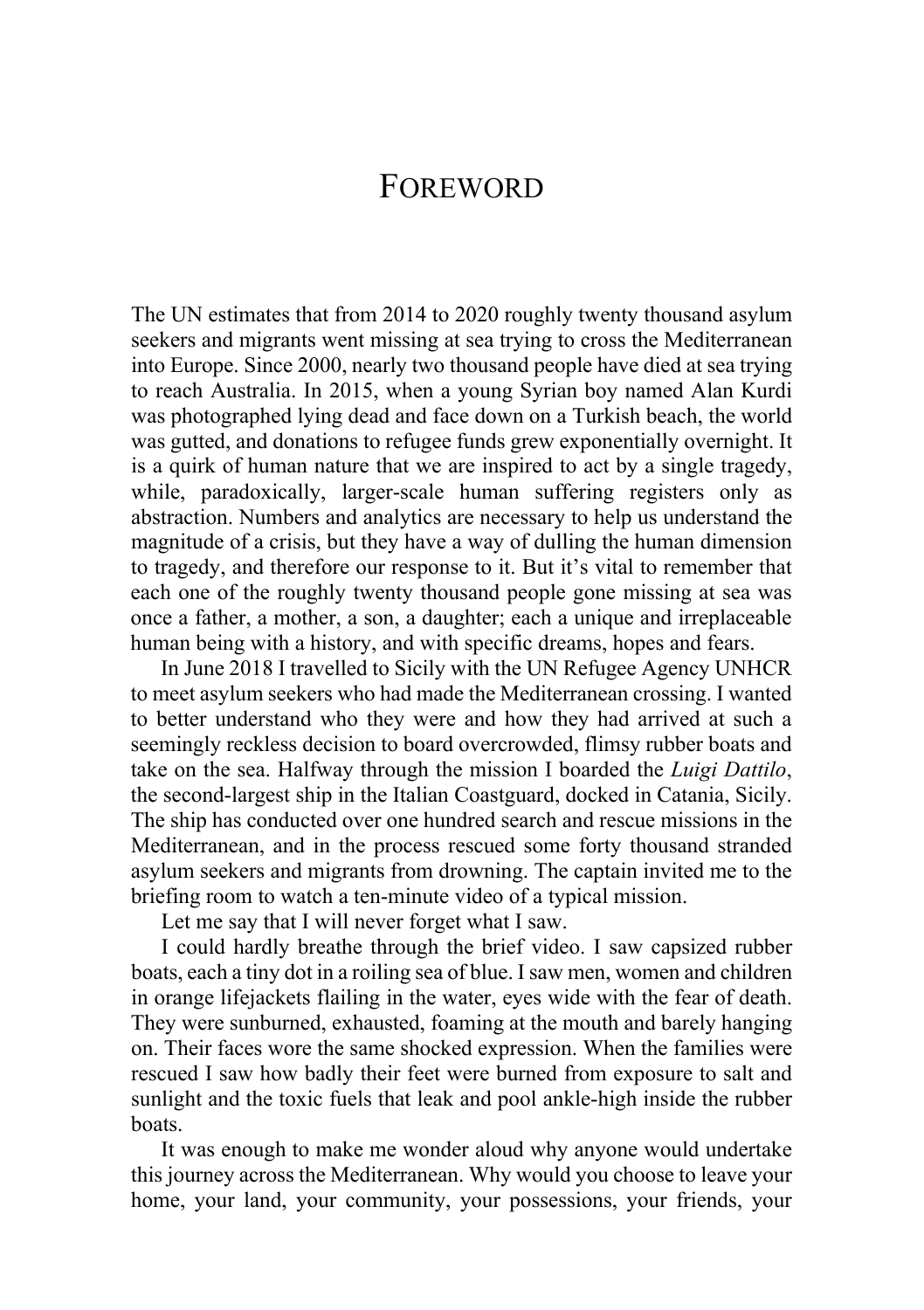roots, all the scaffoldings of your existence, and head for the sea, knowing how dangerous the journey is even before you get on a boat? Asylum seekers who take the Eastern Mediterranean route often board smugglers' boats operating out of Libya – where criminal networks run rampant and prey on the vulnerable. There are too many stories of asylum seekers – especially unaccompanied minors – being abducted by these groups, held for ransom, sold into forced labour, extorted, tortured, beaten and, in the case of girls, sexually assaulted.

Why would you risk this? Why would you spend your life savings to put your loved ones, the people your cherish the most on earth, aboard an unsafe, overcrowded boat, fully aware of how thousands of people have died trying this very journey before you? Why would you set out in the open sea, perhaps for days, with little food or water, the risk of capsizing looming with every breath, your life in the hands of unscrupulous smugglers who have no regard for human life, who are at times openly murderous, and whose whole business model benefits from human strife and suffering? It's appalling. What person in their right mind would choose this for themselves, for their family?

In search of answers, I spoke to asylum seekers who had made the sea crossing.

At a reception centre in a small town in Sicily I met Khadija, a divorced thirty-one-year-old Afghan mother of two young boys who had been lodging there for a month, waiting for asylum alongside her boys and elderly mother. Khadija owned and ran a co-ed gymnasium in Kabul. It was the work of her life and she was fiercely proud of what she had built. But the Taliban kept harassing her and insisting she close the gym. Khadija received numerous death threats. She had to disguise herself and take a different route to work each day. The Taliban's harassment continued but Khadija is an independent woman and a born entrepreneur. She couldn't bring herself to abandon the life she had worked so hard to build. And above all she loved Kabul. It was her home, where she'd learned to walk and talk, where her children were born. Then one day men broke into her home, ransacked it and, finding that she was not home, beat her father to death.

That was the final straw for Khadija. Distraught and wracked with grief, she drained her savings, packed a pair of suitcases, took her boys and elderly mother and fled to Turkey, from where she hoped to cross the sea to Italy to eventually reunite with family members in Switzerland. She was warned there that her odds of survival were poor. Still Khadija paid smugglers an exorbitant amount and tried the crossing. When the first crossing was aborted shortly after setting sail, she had to pay again. At last the four of them found themselves on a small, crowded boat, with twenty-three other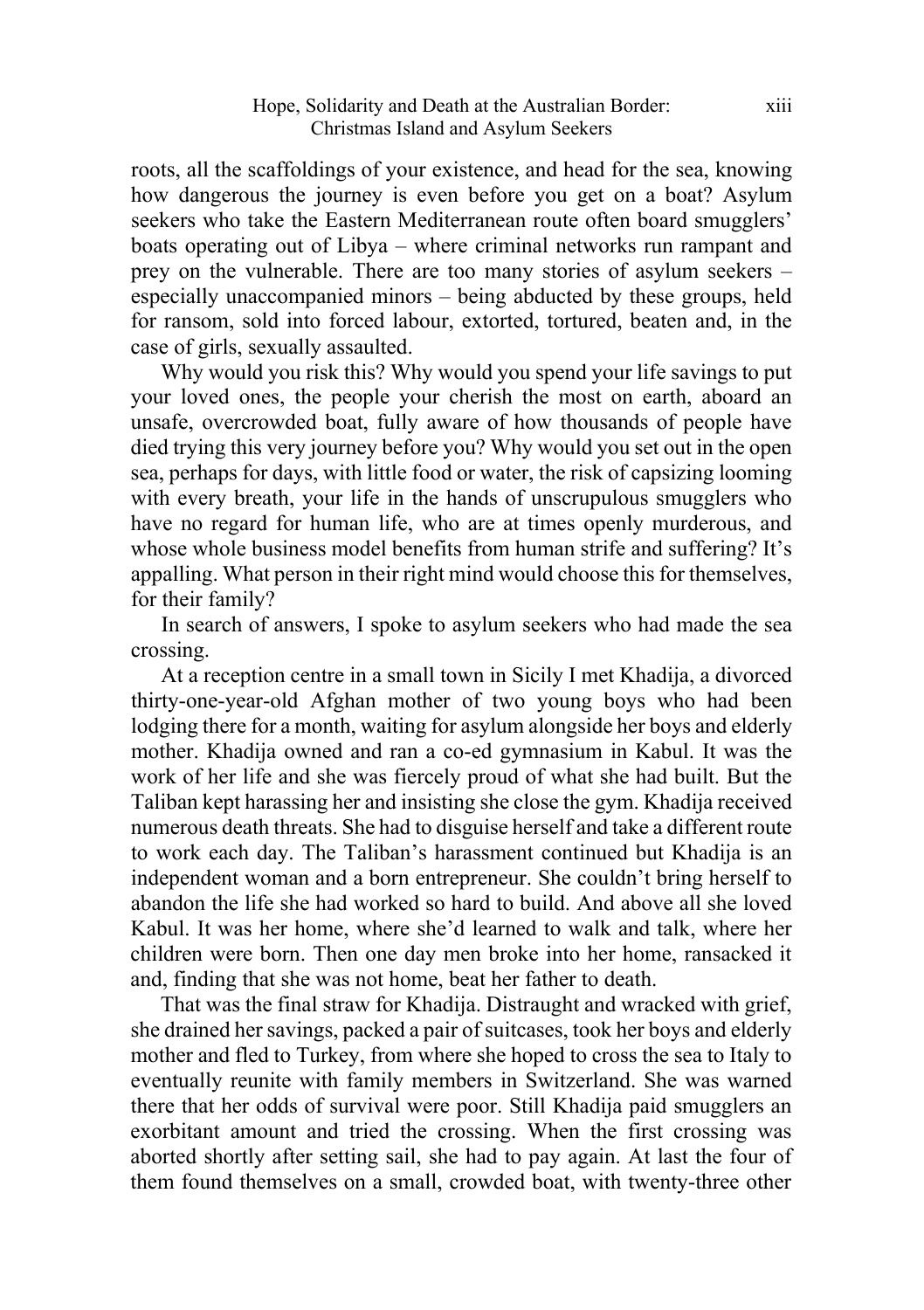people and little food or water.

When she described the eight terrifying days at sea, tears pooled in her eyes and her voice cracked. It's important to remember that Afghanistan is a landlocked country where most people don't know how to swim. There is virtually no Afghan water culture. Listening to her, I pictured the pitchblack moonless nights, waves as high as walls all around the rickety boat, seawater lashing at Khadija's skin, her mother praying, her boys terrified. I marvelled at the despair that had forced her into this choice.

Still, although Khadija and her family eventually washed up on the Sicilian coast, hungry, exhausted and traumatised, they were among the fortunate. Thousands of other asylum seekers and migrants have died trying similar journeys.

There is a beautiful little cemetery in Catania on the eastern coast of Sicily. It is clean and fenced in. The grounds are well manicured. The paths between the tall granite headstones are swept clean and the neat rows of trimmed rosebushes have been well watered. On any given day you can spot families depositing flowers and paying respects to departed loves ones.

By way of one of those accidental metaphors that life occasionally serves up, there is another cemetery next door. I walked through it that June of 2018, joined by an imam from a local mosque in Catania. In this cemetery I saw no flowers, no bushes, no chiselled marble and no clean, well-swept paths. The graves there were unmarked. They were neglected mounds of withered grass, covered with weeds and bits of trash: sun-warped plastic soda bottles, crumbled up chewing-gum packs, a pigeon carcass at the foot of a grave, bees swarming inside its open chest.

Beneath my feet, under those unkempt mounds, lay the remains of refugee and migrant families who had perished in the Mediterranean. The imam told me that most of the bodies were too ravaged for fingerprinting. Their names were lost and their histories gone, swallowed forever by the sea, each reduced now to a plot number, a municipality code, and a letter to mark the gender. The imam said that because religious affiliation could not be determined, he and a Catholic priest both recited verses from their respective scriptures as the bodies were buried.

'They came looking for a more dignified life,' he said quietly. 'We could not even give them a dignified burial.'

There are 82.4 million displaced people around the world, over 26 million of them refugees. Immigration is a complex and emotionally charged issue. And it is one that has become heavily politicised, particularly in the West, by so-called populist regimes that have scored political victories painting displaced people as either criminals or opportunists intent on stealing Western jobs and taking advantage of Western social-aid programs. This is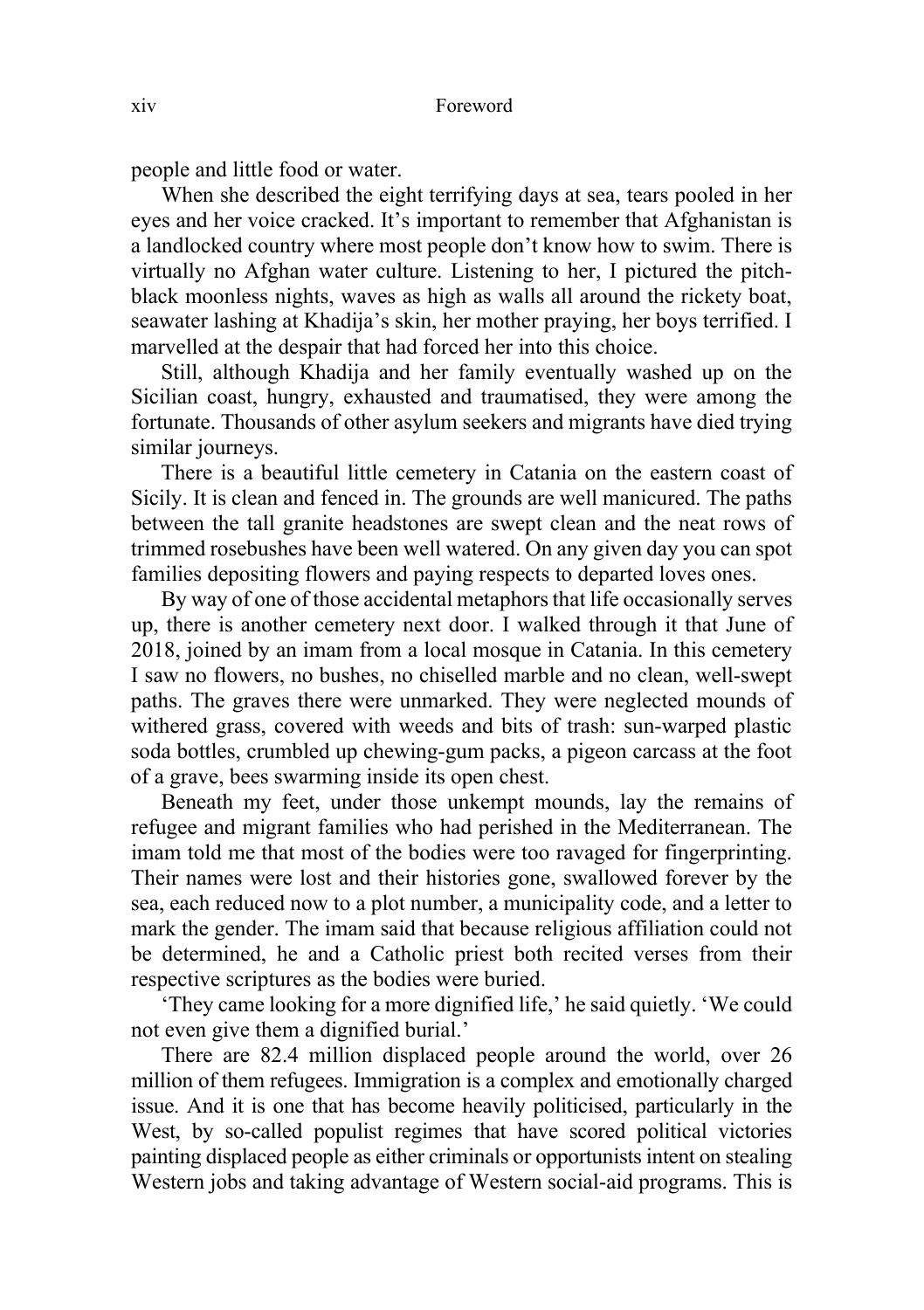#### Hope, Solidarity and Death at the Australian Border: Christmas Island and Asylum Seekers

of course a grotesque mischaracterisation of why ordinary people choose to leave home and risk their lives attempting perilous treks across the sea. It does not take into account how agonising it is for people to leave home, how long they postpone the decision hoping something might change. It does not reflect the reality that often the decision to leave home is based on the stark, existential choice between life and death. As the poet Warson Shire says:

no one leaves home until home is a sweaty voice in your ear saying – leave, run away from me now, I don't know what I've become but I know that anywhere is safer than here.

It is true that some people are escaping crushing poverty and come looking for work or education and better opportunities, and, as such, may not need international protection. But many are running from the horrors poignantly described by Shire: armed conflict, insecurity, unfathomable human-rights violations and gender-based violence. Many run because of religious, ethnic and political persecution, or persecution due to sexual orientation. These groups are legally entitled to international protection because they no longer have the protection of their governments and can't safely go home. They should be treated with compassion and dignity and have their human rights respected. They deserve better than scorn, rejection and open-ended detention.

I am grateful to Dr Dimasi for writing this book and highlighting the plight of asylum seekers trying to reach Australian shores. She chronicles the fascinating story of Christmas Island and the unique and sometimes surprising dynamics between islanders and the asylum seekers arriving by boat. The story of Christmas Island and its place in Australia's problematic and contentious asylum policy is a compelling one, revealing the contrasting and shifting ways in which the islanders have responded to asylum seekers, and how both islanders and asylum seekers have been fundamentally altered after the fact. The story tells us a lot about the current state of global displacement and how governments and ordinary people respond to asylum seekers. Mostly, I am grateful to Dr Dimasi for advocating for asylum seekers in similar predicaments as Khadija, and for border policies that are sensible, pragmatic, and humane – policies based on compassion and solidarity with ordinary people resorting to desperate measures to find safety, hope and a chance at a more secure, dignified life.

> Khaled Hosseini July 2021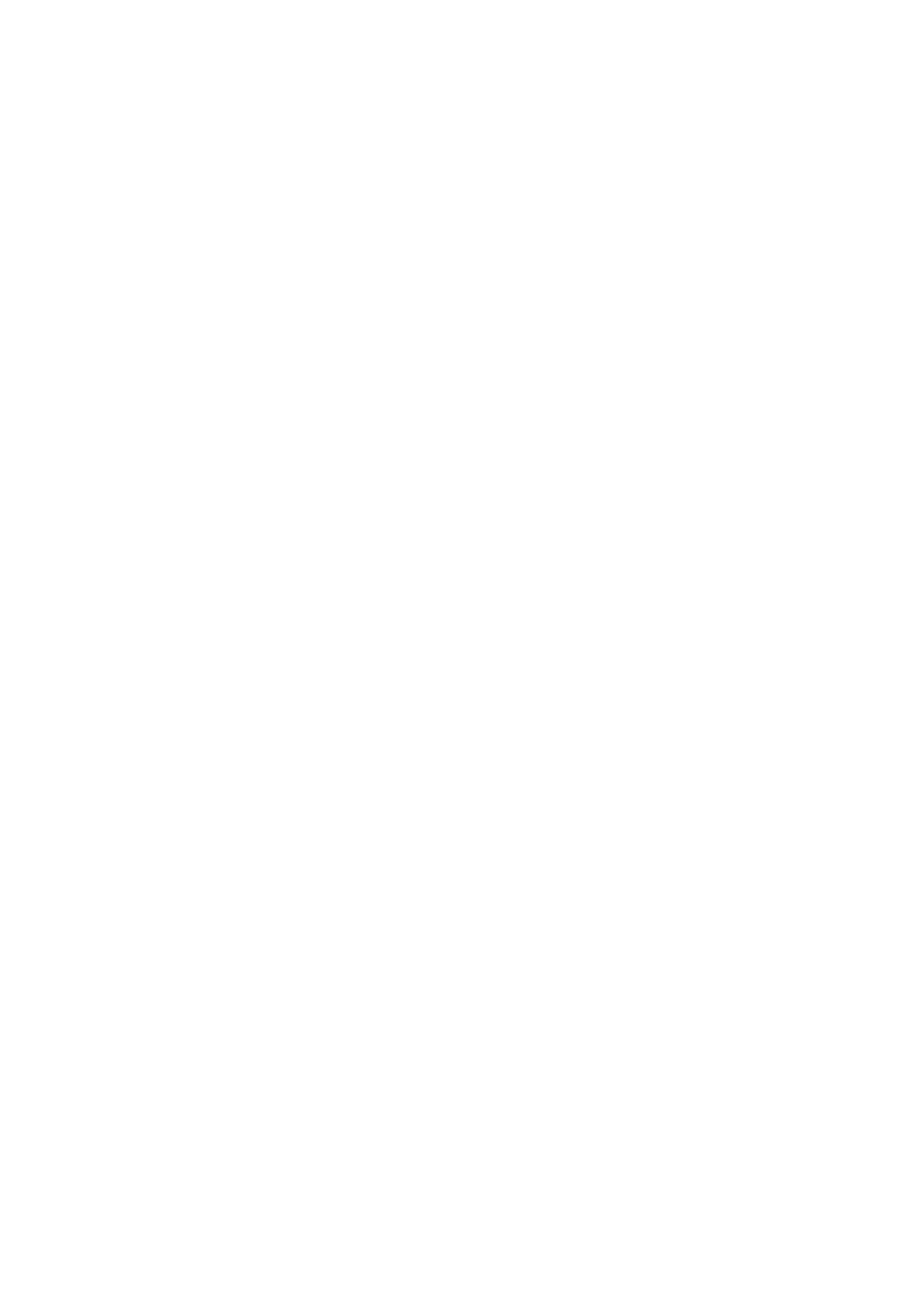## CHAPTER ONE

## ENCOUNTERING ASYLUM SEEKERS

In December 2010 Australians watched their television screens as an asylum-seeker boat smashed to pieces as it crashed on the rocks off Christmas Island. Media footage showed not only asylum seeker's bodies floating in the water but also islanders witnessing the horror first hand. Fifty asylum seekers drowned, forty-two survived and one community was broken. I was on Christmas Island at that time. For days after the tragedy I smelled the diesel from the boat crash. I witnessed friends and family traumatised, some who still vividly recalled the asylum seekers' screams long after the incident. I sat with survivors in the detention centre and comforted them while listening to their stories of pain and loss.

Debates about asylum seekers who arrive by boat regularly feature in Australia's political and media spheres. Australians often have opinions about 'boat people' that range from 'send them home' to 'let them stay'. Many of these discussions make reference to Christmas Island, an Australian outpost located in the Indian Ocean where asylum seekers are detained. While most mainland Australians only hear or read about asylum seekers via the media, the people of Christmas Island experience asylum seekers face-to-face. The story of what happens when Christmas Islanders encounter asylum seekers is largely an untold one, but it is important as it provides insight into why humans respond to strangers in need, or why at times they do not.

## **Introducing Christmas Island**

Situated much closer to Indonesia than Australia, this tropical island is 360 kilometres south of Java while the nearest Australian city is Perth, located 2,660 kilometres away. Because of its closeness to the asylum-seeker transit country of Indonesia, Christmas Island has become a destination for mainly Middle Eastern and Afghan asylum seekers who aspire to be resettled in Australia and granted protection visas. An exceptionally small percentage of the millions of displaced people globally make the perilous journey across the Indian Ocean. From 2008 to late 2011 more than fourteen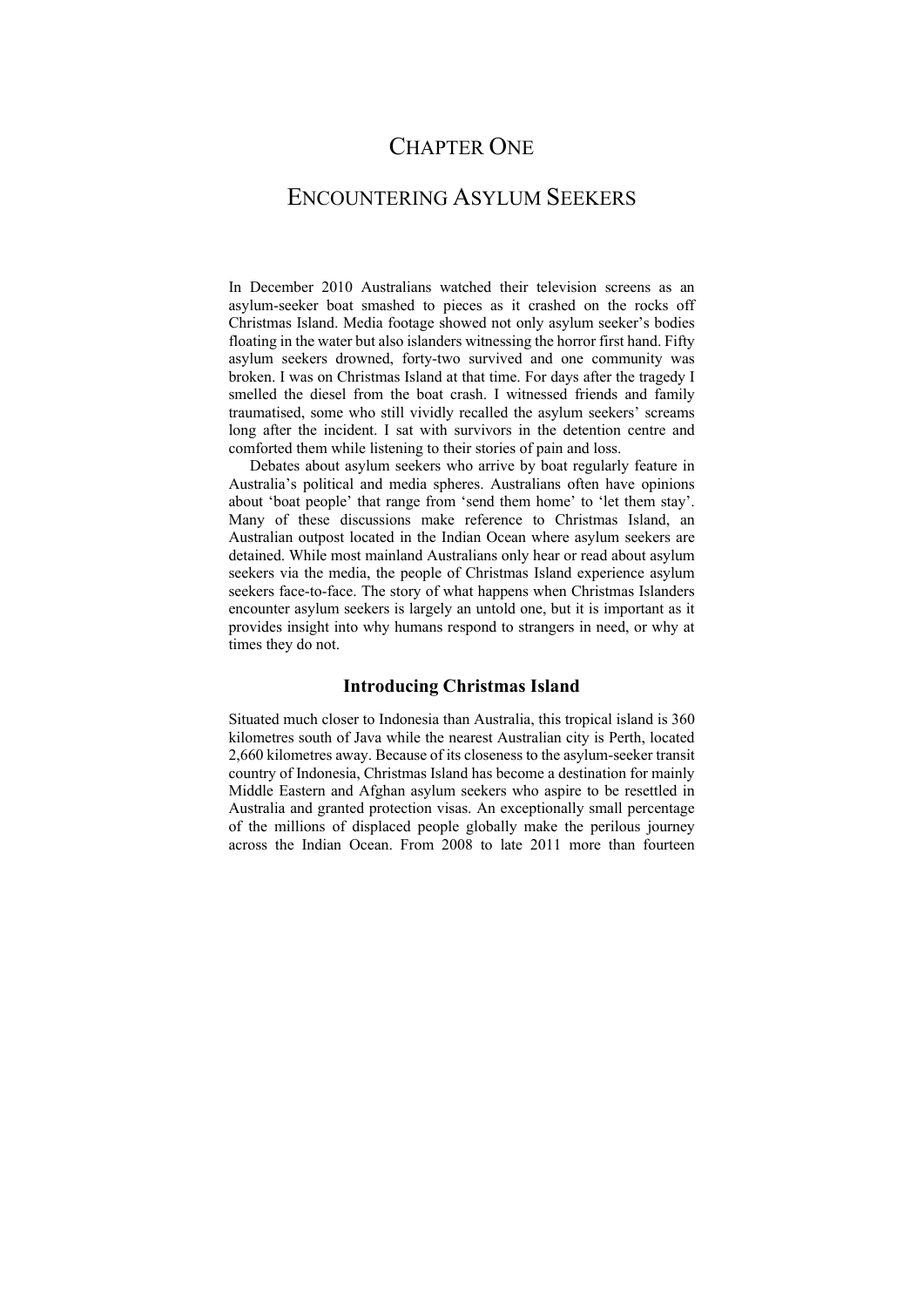thousand asylum seekers arrived by boat in Australian waters, with most transiting through Indonesia and subsequently being detained on Christmas Island.

While the Christmas Island community has experienced asylum-seeker boat arrivals for nearly twenty years, islanders are no strangers to boat journeys themselves, with a number of them migrating from Asia across the Indian Ocean to Christmas Island. The community comprises around two thousand people, many of whom have strong ethnic ties with China and Malaysia. Originally uninhabited, the island was settled by the British in 1888 after the discovery of phosphate. Singapore was designated as the island's capital. In the early years of the twentieth century, migrants originating from the Straits Settlements and China sailed from Singapore to work in the phosphate mine. Workers from seaside villages migrated from Indonesia and Malaysia for employment at the island's port. In 1948 the Australian and New Zealand governments purchased the mine and sovereignty was transferred to Australia ten years later. A colonial system operated from settlement to the early 1980s, with Asian workers paid minimum wages and segregated from the European islanders. After the formation of the Union of Christmas Island Workers (UCIW) segregation ceased and Asian islanders were granted the same rights as their European counterparts.

The phosphate mine still operates on Christmas Island and up until 2010 was the largest employer. With the increase in boat arrivals in recent years, the detention industry replaced the mining industry as the island's main employer. Prior to the detention industry local unemployment was high, with many islanders struggling to find full-time work. Detention has boosted the local economy. Tourism, on a smaller scale, contributes to the economy. The island's unique natural environment attracts bird watchers, divers and nature enthusiasts from around the world. Visitors come to see the red crab (*Gecarcoidea natalis*) migration, where millions of crabs travel from the jungle to the sea to reproduce.

Christmas Island's small township is heavily influenced by Asian migration. Three sub-communities live side by side: Chinese, Malay and European.<sup>1</sup> Road signs generally use Chinese, Malay and English names. Near the local school, for example, are streets called Jalan Guru (Malay for 'Teacher's Road'), Sin Sang (Chinese for 'Teacher's Street') and Tutor Close. Three cemeteries mark the existence of three communities. Chinese deceased are buried in a cemetery on one side of the road, the Malay cemetery is located on the other and Europeans are laid to rest close to the ocean. Three main religions – Buddhism, Christianity and Islam – are practised on Christmas Island. The island's humid air is often intensified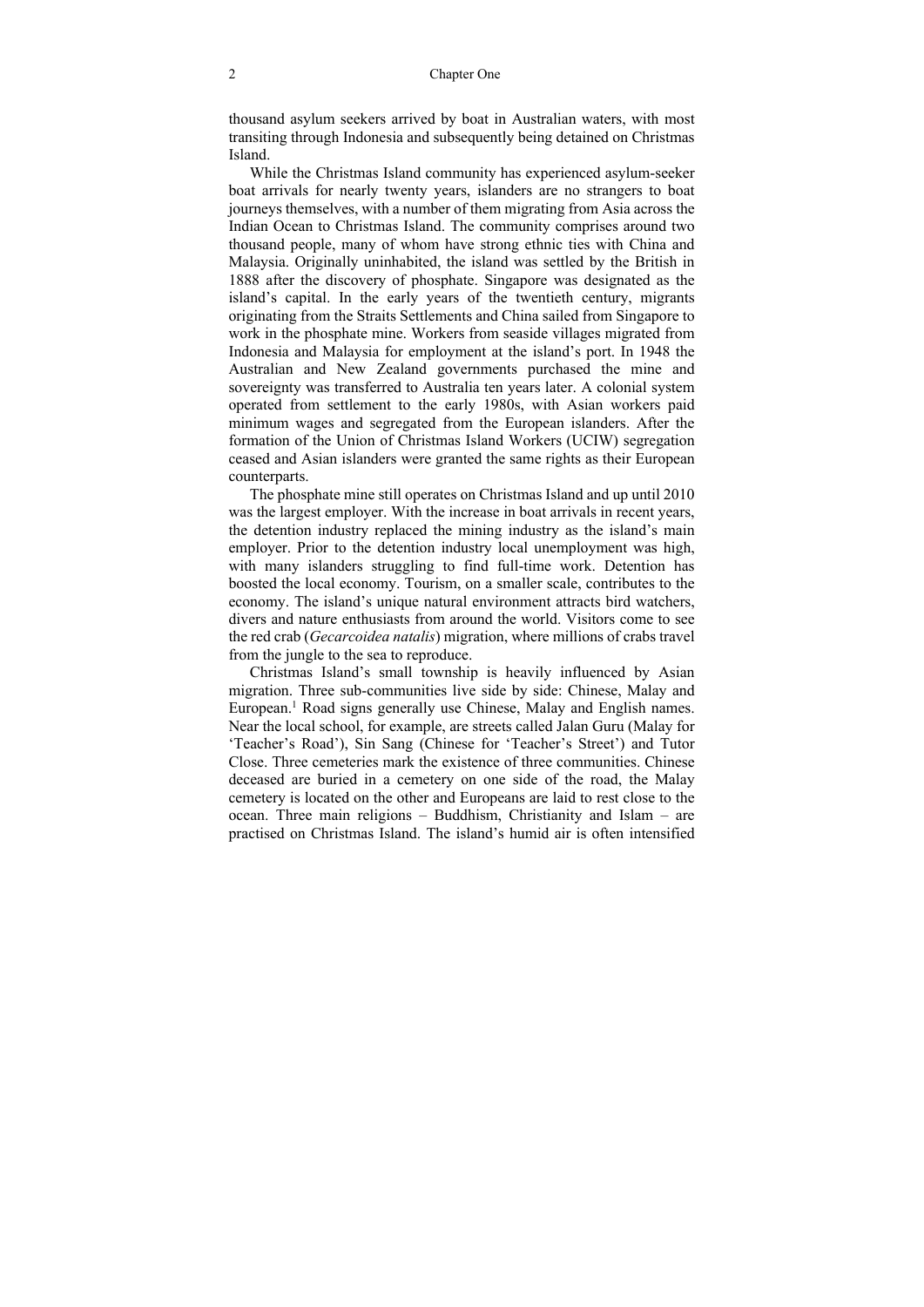with the smell of incense from one of the many Buddhist temples, while the mosque's call to prayer echoes within close vicinity to the small Catholic church. Buddhism is the predominant religion (16.8%), visible in daily island life with temples dotted around the island. Most Chinese islanders follow Buddhism, while the second-highest number follow Islam  $(14.7\%)$ <sup>2</sup>

In recognition of the different cultural and religious traditions of each community, Christmas Island officially celebrates Chinese New Year and Hari Raya.<sup>3</sup> Holidays in Malaysia and Singapore, where most Asian islanders have migratory links, are also celebrated, as are mainstream Australian public holidays such as Easter, Australia Day and Christmas. While islanders themselves make the distinction between who is Chinese, Malay and European, the island prides itself on multiculturalism, with all three groups often coming together to celebrate one another's holidays.

Christmas Island is a non-self-governing territory administered directly by the Commonwealth. Along with Cocos (Keeling) Islands, Christmas Island belongs to Australia's Indian Ocean Territories (IOTs). There is no state level of government and legislatively the island follows a combination of Western Australian state laws and Commonwealth federal laws set out under the Territories Law Reform Act 1992. The Commonwealth is represented by the island administrator. Local government consists of the Shire of Christmas Island (SOCI), made up of the shire president, a CEO and seven shire councillors.

### **Detention Policy and Christmas Island**

Since 1992 Australia's treatment of asylum seekers has been dictated by its policy of mandatory detention. After receiving bipartisan support, the Keating Labor government (1991–6) introduced the policy in 1992. The Migration Reform Act 1992 allowed for the indefinite detention of asylum seekers, introducing the term "unlawful non-citizen" to describe anyone who arrives in Australia without a valid visa. In 1998, detention services were privatised. From 1998 to 2003 Australasian Correctional Management (ACM) held the detention services contract. ACM was replaced by Global Solutions Limited (GSL) in 2004, contracted until 2009.<sup>4</sup> In 2009 Serco won a five-year contract to manage Australia's detention services. The primary business of these companies is the operation of prisons internationally.<sup>5</sup>

Arrangements on Christmas Island have evolved over time. After 1992 islanders witnessed the detention of asylum seekers when the island first received Chinese and Sino-Vietnamese boat arrivals. Detention arrangements were initially localised, with the island's sports hall functioning as a reception centre on an ad hoc basis. Security was minimal, with only three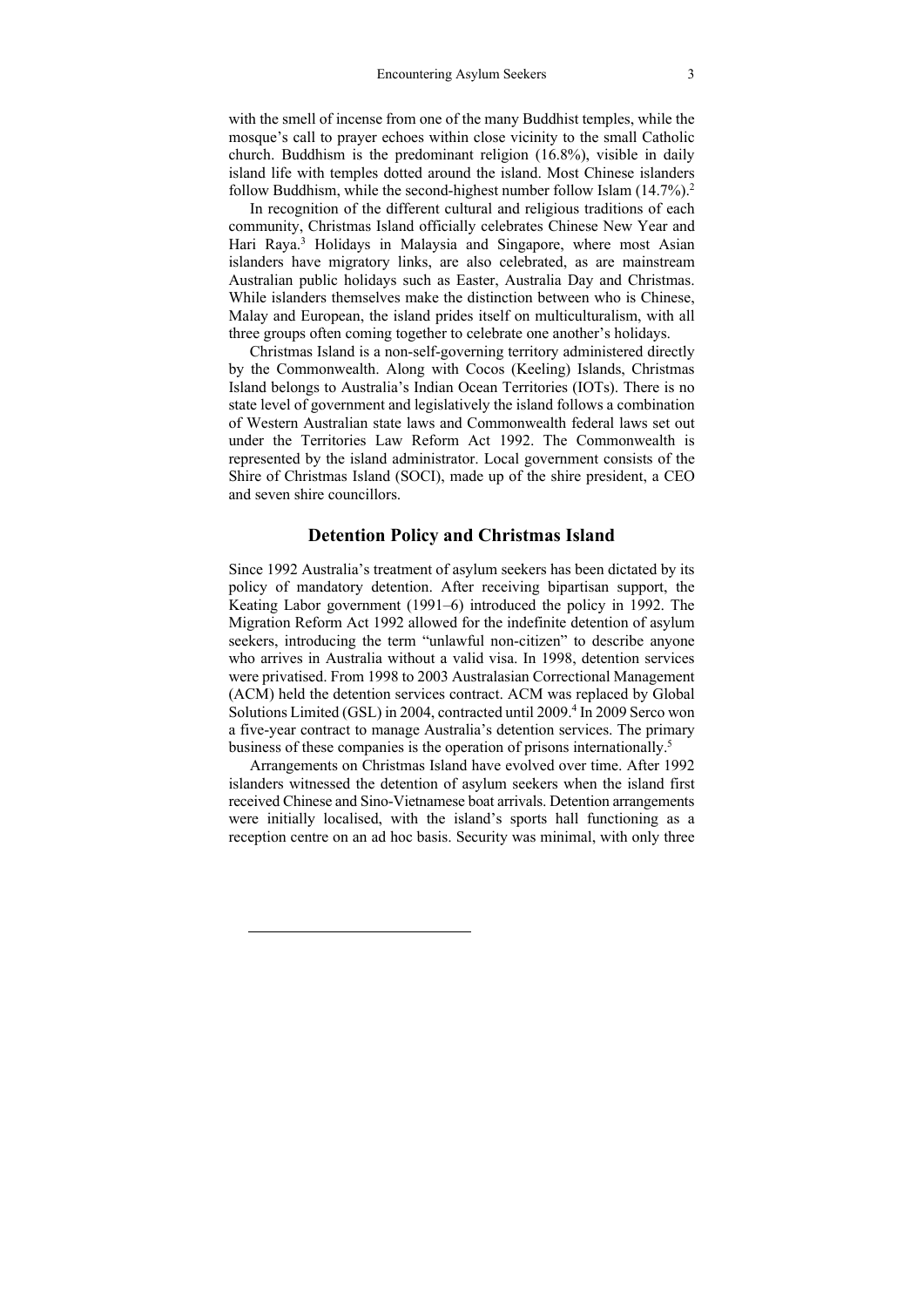to four local police officers based there. Islanders made contact with the asylum seekers, bringing them food, blankets and toys. Locals interviewed the asylum seekers with oversight from several immigration officers who had flown to the island.

After the Chinese and Sino-Vietnamese were returned to China, this localised approach to detention continued. From 1997 to 2001 Christmas Island received asylum seekers who had fled Iraq, Iran and Afghanistan. In response to the introduction in 1999 of temporary protection visas (TPVs) by the Howard Liberal government (1996–2007), asylum-seeker arrivals increased. Under the TPV policy asylum seekers had no rights to family reunification, and consequently more family groups arrived by boat, shifting the balance away from single adult males who planned to sponsor their families to Australia in the future.

Christmas Island rose to national and international prominence during what is known as the *Tampa* affair. The Howard government prevented 438 mainly Afghan asylum seekers who had been rescued by the Norwegian ship MV *Tampa* from disembarking at the island's port. Islanders witnessed the government's militarised response as it sent Australian Special Air Service (SAS) troops to take control of the vessel. In the midst of the *Tampa* affair the 'Pacific Solution' was born, wherein all asylum seekers, including those on board the MV *Tampa*, would be transferred to offshore detention centres on the Pacific islands of Nauru and Manus Island. Legislation was enacted to excise Australian islands, including Christmas Island, from the migration zone and exclude asylum seekers from applying for protection in Australia.

The *Tampa* affair was followed by the 2001 election, which was held in the shadow of the September 11 attacks in the United States. John Howard's election campaign primarily focused on border protection, with asylum seekers depicted as the enemy.<sup>6</sup> As Crock, Saul and Dastyari point out: 'Australian politicians were quick to draw links between the incursions of boat people and the prospect of terrorist attack.'7 Asylum-seeker boats were interdicted and forced back to Indonesia by the Australian Navy and Coastguard under what was known as Operation Relex, which Chambers sees as 'the first full-blown application of the border security paradigm in Australia'.<sup>8</sup> Two significant events occurred in the leadup to the election. The first was the sinking of the SIEV X, whose 353 asylum seekers drowned en route to Australia in the Sunda Strait, Indonesia.<sup>9</sup> The acronym refers to Suspected Illegal Entry Vessel, and, as the boat never arrived, it was referred to as 'X'. The second was the 'children overboard' incident, in which the Australian prime minister John Howard and immigration minister Philip Ruddock falsely claimed that asylum seekers attempted to throw their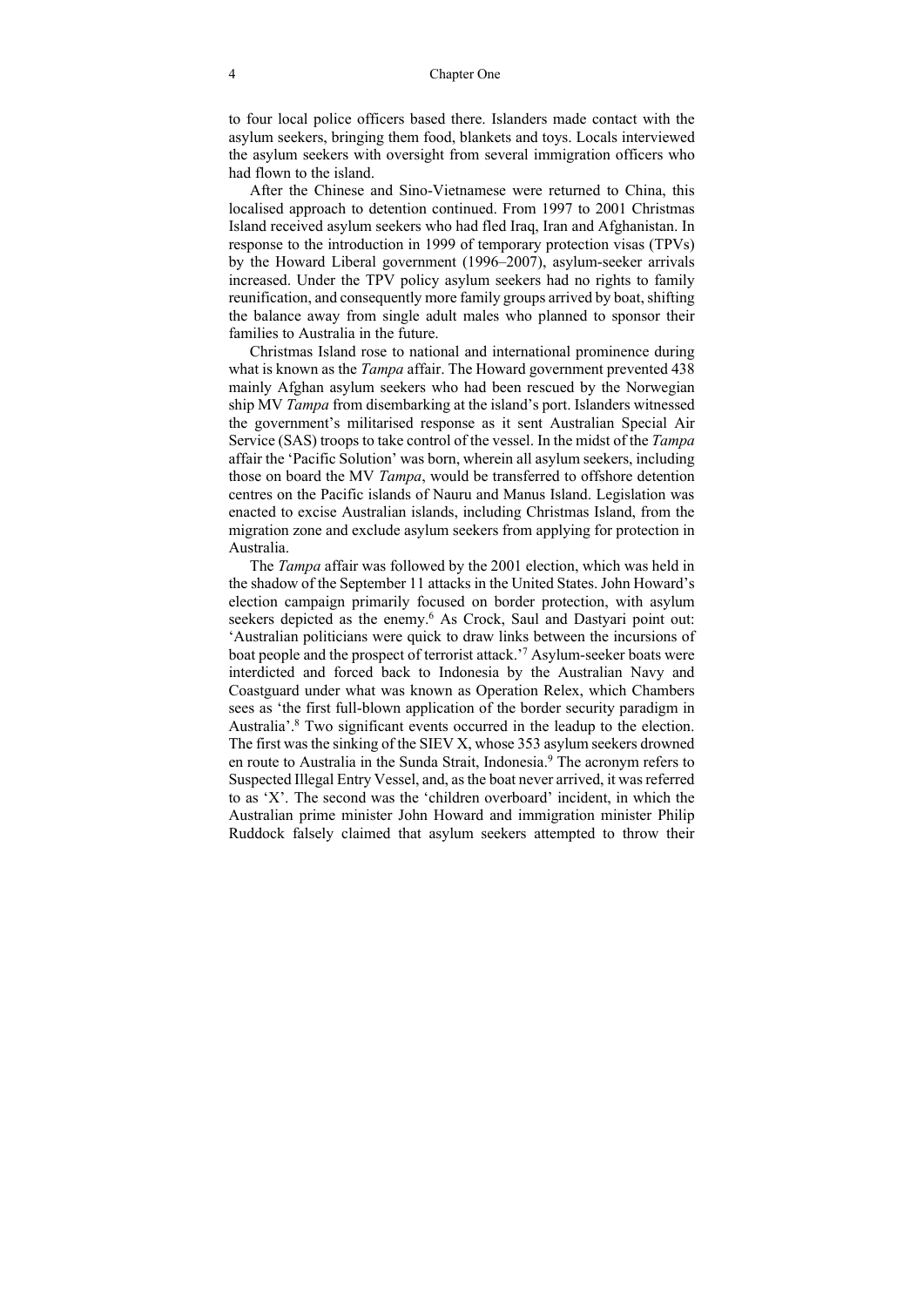children into the ocean after the navy instructed the boat to return to Indonesia.

The demonisation of asylum seekers became common practice in political debates leading up to the 2001 election.10 Howard announced to the public: 'We will decide who comes to this country and the circumstances in which they come.'11 This struck a chord with many Australians.12 The Howard government won the election and, with much public support, had stopped the boats by 2002.<sup>13</sup> However, some Australians disagreed with the Howard government's policies and a robust refugee advocacy movement was born in Australia.<sup>14</sup> Refugee advocates made contact with asylum seekers in remote locations, protested and wrote to detainees. Unlike islanders, most advocates did not live close to the detention centres; none of them were in a position to encounter asylum seekers in everyday life or witness to the realities of Australia's asylum-seeker policy.

Islanders have had direct contact with asylum seekers held in immigration detention. As in mainland detention centres, asylum seekers on the island who arrived during the Howard government's period in office were incarcerated for many years. Suffering was widespread, with attempted suicides, hunger strikes and acts of self-harm occurring. Some detainees suffered abuse at the hands of the guards and inadequate access to medical services.<sup>15</sup> Some islanders who worked at the detention centre or were refugee advocates witnessed these injustices.

Asylum seekers were also held in remote locations such as Woomera detention centre in South Australia's desert. This out-of-sight, out-of-mind approach reached new heights in 2002 when the government announced the construction of a \$500 million maximum-security detention prison on Christmas Island called North West Point (NWP). For six years islanders observed the construction of this 'super-max' prison, which has an eighthundred-person capacity, complete with electric fences, microwave sensors and lockdown areas.<sup>16</sup>

In November 2007 a Labor government came to power with Kevin Rudd as prime minister. Changes to Australia's asylum-seeker policy signified a more humane approach. Immigration Minister Chris Evans moved quickly to dismantle the Pacific Solution by closing the detention facilities on Nauru and brought remaining offshore detainees to the Australian mainland. The Howard government's legacy of TPVs was abolished. The policy of excision remained in place and all future boat arrivals were to be processed and detained on Christmas Island. The government announced a set of Detention Values, which specified that detention was only to be used as a last resort and for the shortest practical period.<sup>17</sup>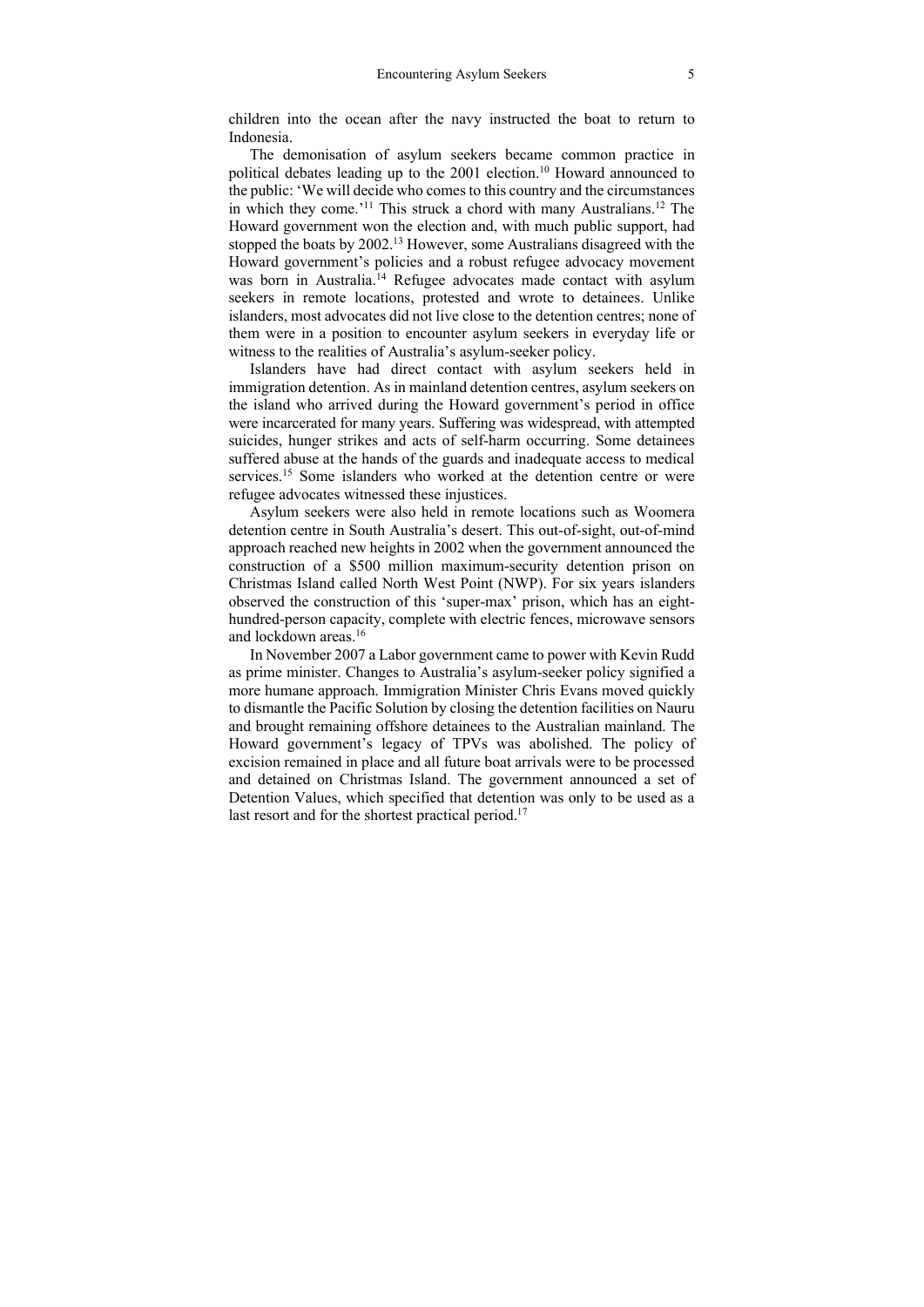#### 6 Chapter One

During the Rudd government's first year in power the Christmas Island detention facilities lay empty and it seemed unlikely that boats would arrive again. The Rudd government inherited NWP, which was ready to open its doors by mid-2008. The only asylum seekers on the island at this time were a West Timorese family of four who lived among locals in community detention. No one on the island, myself included, thought NWP would ever be used.18

However, in late September 2008 the Rudd government's asylum-seeker policy was put to the test. Fourteen asylum seekers were intercepted by Australian Customs and Border Protection and brought to Christmas Island. NWP remained unopened as small numbers of asylum seekers continued to arrive. Adult males were accommodated at Phosphate Hill Immigration Detention Centre, a 130-person-capacity facility close to the township on Vagabond Road built in 2001. Previously used to house NWP construction workers, Construction Camp was designated as an 'alternative place of detention (APOD)'. In 2005 Australia adopted a policy of no children in detention centres. Construction Camp, a minimal-security facility with a 310-person capacity, accommodated unaccompanied minors, families and single adult females. By December 31, 2008, 161 asylum seekers had come to the island. In response, the Immigration Department opened NWP. Adult men were accommodated there while families remained at Construction Camp.

Over the next few years the detention industry continued to grow on Christmas Island, provoking mixed responses in the local community. Some islanders were happy to see the local economy boom, while others were unimpressed by the influx of detention workers. No longer was the island a quiet place where everyone knew one another. By early 2011 there were almost 2,500 people in detention on the island.19 Overcrowding of detention facilities resulted in the erection of accommodation tents (known as marquees) to deal with the surge in boat arrivals. The Immigration Department struggled to keep up with the increasing number of asylum seekers, which meant there were significant delays in the processing of asylum claims. In March 2011 the issue reached a critical point when detainees protested, rioted and in some cases escaped. The Australian Federal Police responded with tear gas and took control of NWP, and islanders expressed great concern about the impact asylum seekers were having on the local community.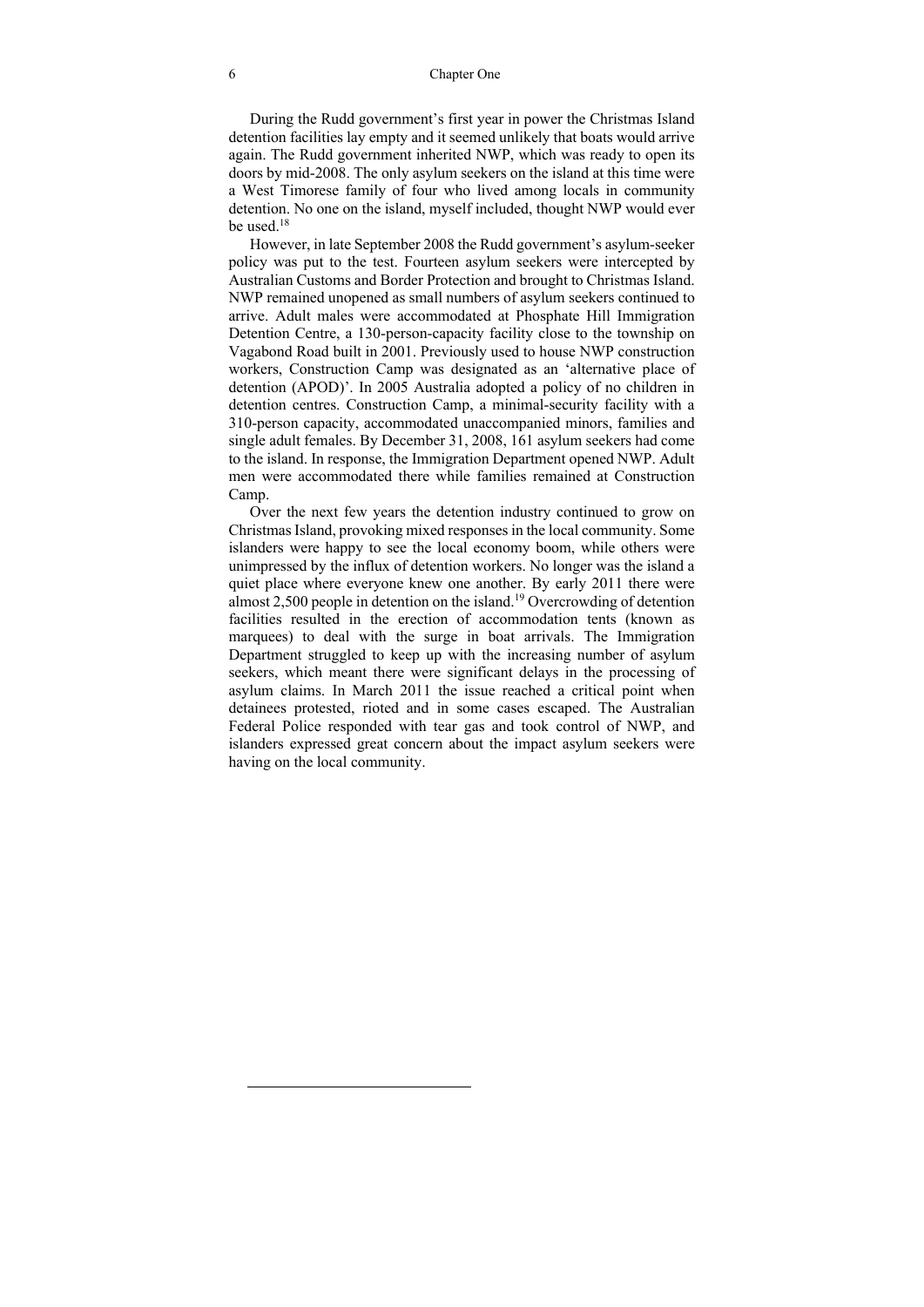## **Impetus for Exploring Christmas Island and Asylum Seekers**

In mid-2005, during my university holidays, I visited my mother who was living on Christmas Island. While on the island I went to Jack's Hill on the northwest side. Standing on the hill, I observed NWP. It was a perplexing experience to pass through the sleepy township and lush jungle and come upon this massive detention centre. Its sheer size raised questions about how the local community was reacting to the centre. It also triggered my own interest in asylum seekers.

At the local video store a collection of photographs displayed on top of the shelves caught my eye. Some were of decrepit boats packed with asylum seekers sailing into Christmas Island's Flying Fish Cove. One featured a local customs officer wading through the water carrying a baby to shore. There were photographs of the *Tampa* affair, with the MV *Tampa* drifting off the coast of Christmas Island, the international media stationed at Flying Fish Cove, and of islanders protesting against the government's refusal to let the *Tampa*'s passengers land.

Returning to the island in 2007 I conducted research for my Honours thesis.20 My ongoing interest in Christmas Island and asylum seekers led me to pursue a doctoral thesis on encounters between islanders and asylum seekers. In August 2008, when I commenced research, no boats had arrived since the Rudd Labor government had come to office. My initial aim was to investigate how the local community had responded to boat arrivals from 1992 to 2007. As the field site rapidly evolved, however, I bore witness to asylum seekers arriving on Christmas Island and observed how the local community responded. No longer was the research merely about what had happened in the past, and it extended up until 2011.

When I commenced the research in 2008, Christmas Island studies were almost non-existent. Most of the literature pertaining to Christmas Island was official government reports. These ranged from reports about governance arrangements and environmental studies to the future of the island.<sup>21</sup> Since the *Tampa* affair, Christmas Island has been primarily discussed from the perspective of playing an important role in Australia's asylum-seeker policy. However, little fieldwork has been conducted on the island; nor has much attention been paid to the actual site. The work of two academics – Simone Dennis and Peter Chambers – emerged over the course of my writing, yet neither specifically explores the Christmas Island asylumseeker host community. Dennis's work is located within the discipline of anthropology. Christmas Island's unique natural environment led him to explore how islanders relate to the animal world and the production of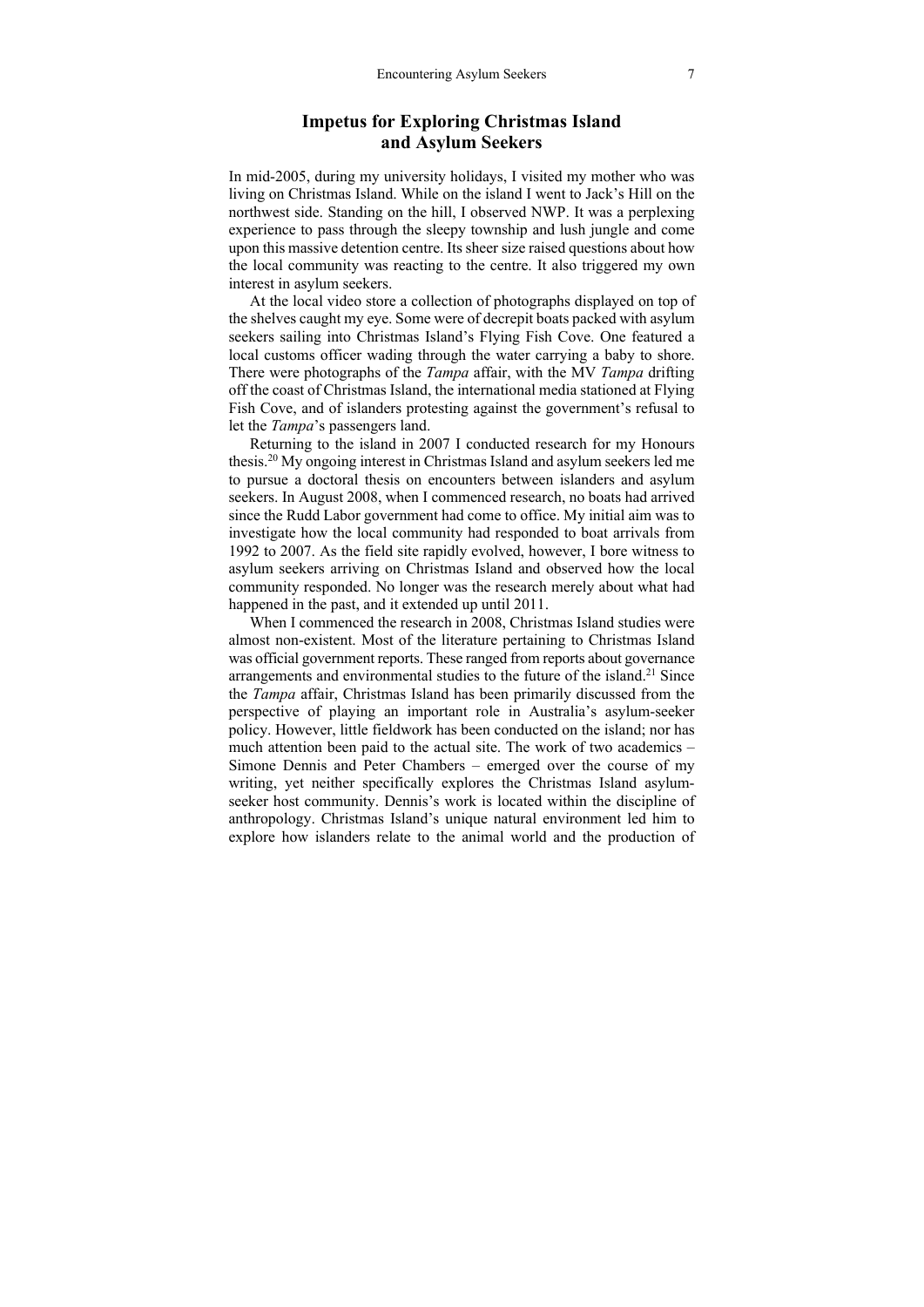movement, sensuality and locality.22 Dennis discusses islander relations with asylum seekers by analysing metaphors that relate to human–animal relationships used in everyday island life, including when islanders speak about asylum seekers.<sup>23</sup>

Chambers's research into Christmas Island focuses on governance arrangements, border security and sovereignty. He puts forth a genealogy of the island's governance arrangements and argues that islands are 'objects of governmental worrying and intervention' and utopic spaces for containment and orderly migration.<sup>24</sup> Chambers argues that NWP was politically contrived by the Howard government to solve the problem of asylum seekers.<sup>25</sup> While his work is concerned with the emplacement of NWP on Christmas Island, it does not explore how islanders have responded to those held in detention; nor does it look at local responses to NWP, as this research sets out to do.

While there have been a number of academic studies into Australia's asylum-seeker policy, including the use of Christmas Island as a space for detention, there is little literature about islanders who encounter asylum seekers and bear witness to the enactment of asylum-seeker policy.<sup>26</sup> The most recent work is my own conducted with several other academics who have visited Christmas Island.<sup>27</sup>

#### **Proximity, Hospitality and Host Communities**

From 2008 to 2011 asylum-seeker boats became a semi-permanent fixture on the Christmas Island horizon. Islanders observed asylum seekers come ashore, subsequently being detained and processed, along with witnessing critical events such as detention-centre riots and boat tragedies. Encounters between islanders and asylum seekers have produced numerous and contrasting islander responses. Sometimes responses were positive, dominated by acts of solidarity, hospitality and rescue. On other occasions responses were negative and fearful, particularly when locals perceived asylum seekers as a threat.

Given the spatial nature of how islanders encounter asylum seekers, which is influenced by Christmas Island's geographical location and the boundaries of detention, the concept of proximity provides a starting point to interpret islander responses. As will be discussed in later chapters, this produces discourses about shared experiences, bearing witness and protest. Malone argues, 'All human relationships have spatial aspects. This is true not only because we are material beings with bodies that move and have volume, but because our proximity to or distance from others and from places have meaning to us.'28 It is the effect that proximity has on islander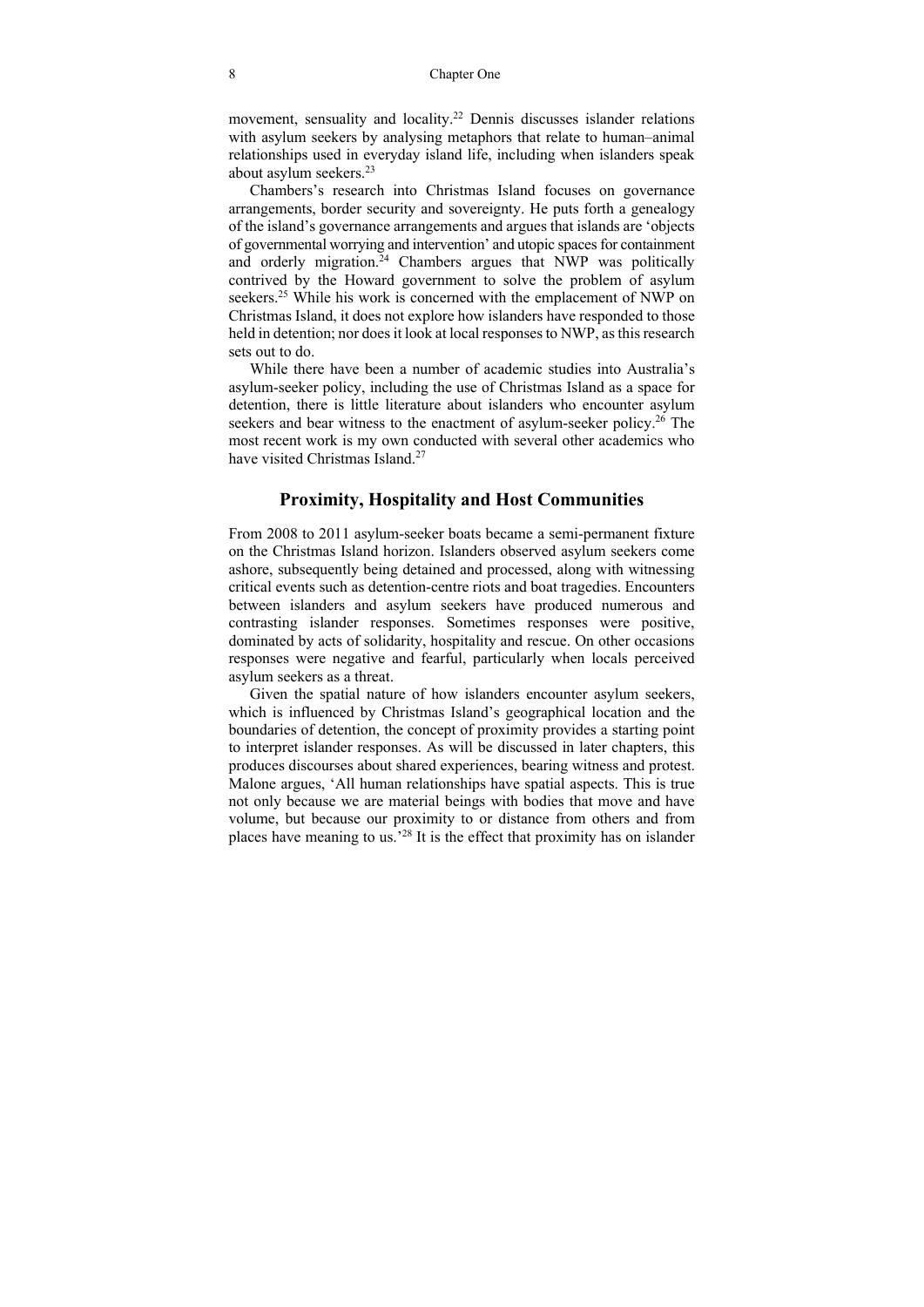and asylum-seeker relations that I seek to understand. Proximity can be framed in three different forms: physical, narrative and moral.<sup>29</sup> Physical proximity refers to islanders being close to (or far from) asylum seekers; for example, seeing asylum seekers come ashore or encountering them in the island community, such as at the supermarket or the church. Narrative proximity relates to hearing the stories of asylum seekers, why they might have sought Australia's protection, or about their struggles in detention. Moral proximity can involve taking responsibility for asylum seekers, from small acts of kindness to rescue. The physical nature of proximity that precipitated islander responses to asylum seekers progressed into forms of moral and narrative proximity.

Proximity was not only academic but became personal during my time on Christmas Island. In 2008, when boat arrivals increased, I began visiting people in detention and volunteering my time teaching them English and Australian studies. This allowed me to gain insight into who the asylum seekers were, the nature of their plight and how detention operated on Christmas Island. This was not a component of the research but provided context and understanding.

Despite the proximity that host communities have to asylum seekers globally, the field of host-community asylum-seeker relations remains under-researched, with significant gaps in the literature, particularly in Western contexts. Within the developing world there has been some research into host-community relations.30

Goodall noted the research gap in Western host communities and asylum-seeker studies when conducting research into asylum-seeker communities in the British city of Stoke-on-Trent.<sup>31</sup> She argues that too often academics are quite narrow in their focus, looking at only one aspect such as forced migration, particular regions or countries, or legal problems.<sup>32</sup> She sought to 'span those boundaries' by studying host communities and asylum seekers, which my research into the Christmas Island host community also aims to do. There has been a higher volume of research into host communities in British contexts compared to other Western countries. This has eventuated as a result of the British government's asylum-seeker dispersal policy since 1999.<sup>33</sup> For example, Hubbard conducted research into rural British community responses to asylum-seeker accommodation hubs<sup>34</sup>; Gibson has focused on the lack of hospitality in the case of British asylum-seeker hostels<sup>35</sup>; and Grillo has investigated community protests in the British seaside town of Saltdean.36

The most significant work conducted into island host communities is Friese's work into African asylum seekers arriving on the Italian island of Lampedusa. Her work traces the early beginnings of islander hospitality and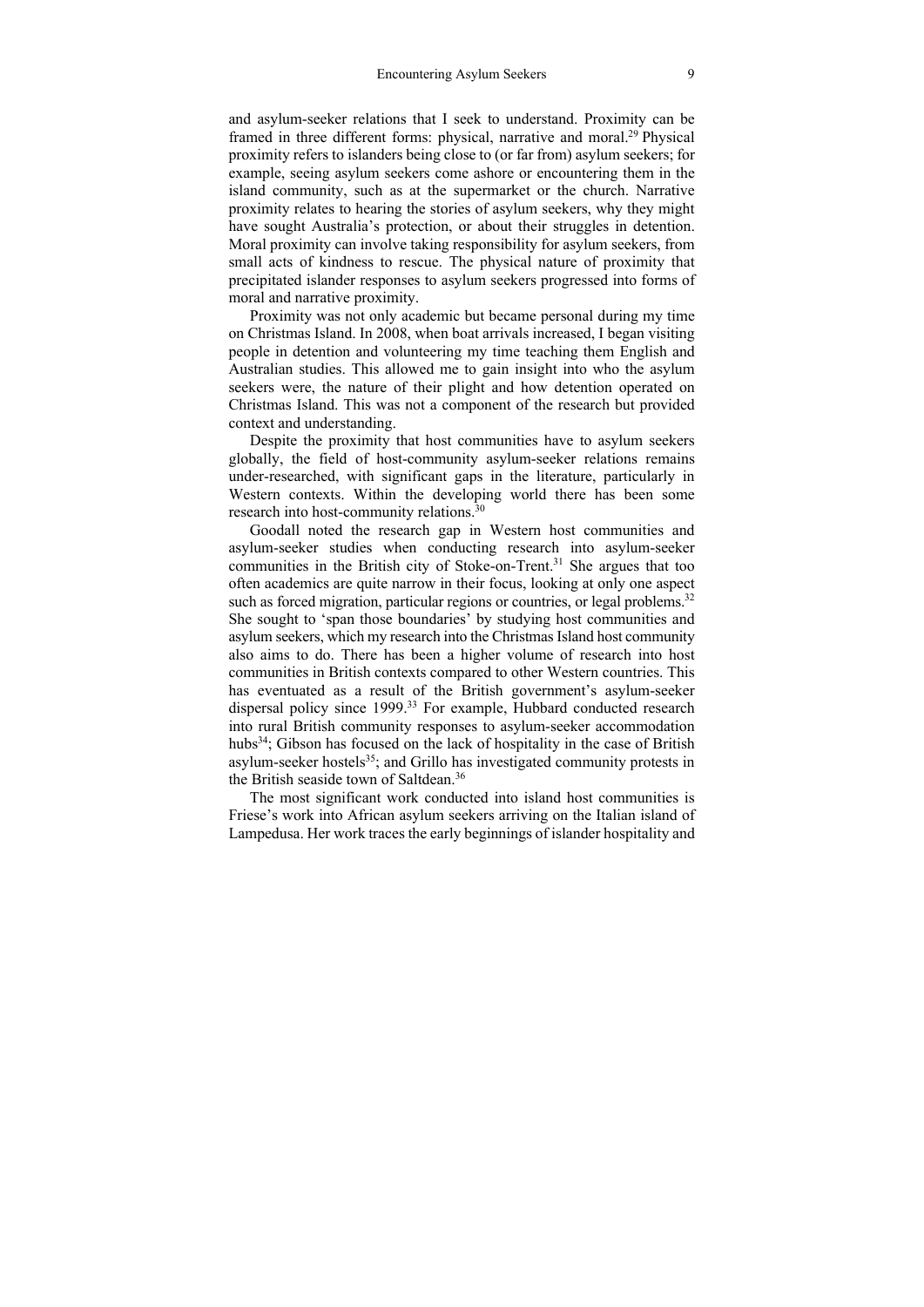welcome to asylum seekers that was later replaced by what she terms a 'border economy.'37

In the Australian context, despite ongoing public concerns about asylum seekers, there has been minimal research into the actual impacts of asylum seekers, particularly in local communities.<sup>38</sup> To date, two mainland communities that host asylum seekers have been studied: Woodside (South Australia) and the Inverbrackie Alternative Place of Detention (APOD) facility, and Port Augusta (South Australia) and the Baxter Detention Centre. Neither of these communities witnessed the arrival of asylum-seeker boats. Nor were these centres operating in the same magnitude as Christmas Island. Every et al. concluded that there were concerns in the Woodside community about the negative social and economic impact of Inverbrackie while there were positive responses to the increase in employment and business.39 Curtis and Mee also studied the Woodside site, where they found that community responses to asylum seekers can be understood through notions of belonging.40 Klocker investigated Port Augusta community responses towards asylum seekers in light of the construction of the Baxter Detention Centre. She concluded that discourses about fear, security and criminality dominated local responses.<sup>41</sup>

It is within these host communities, including Christmas Island, that proximity leads to acts of hospitality. The physical closeness to boat arrivals resulted in islanders welcoming asylum-seeker strangers in some instances, while at other times rejecting them. Encounters between islanders and asylum seekers can be interpreted through Derrida's theory on hospitality, including the laws and ethics that relate to this complex aporia. For Derrida, hospitality relates to how humans respond to the Other that enters their domains:

Hospitality is culture itself and not simply one ethic among others. Insofar as it has to do with the *ethos*, that is, the residence, one's home, the familiar place of dwelling, inasmuch as it is a manner of being there, the manner in which we relate to ourselves and to others, to others as our own or as foreigners, *ethics is hospitality*. 42

This suggests that hospitality implies 'letting the other in to oneself, to one's space', while it is a 'particular form of the gift that involves *temporary*  sharing of space, and sometimes also time, bodies, food and other consumables'.43 Dikec highlights the temporal nature of hospitality, in that the 'experience of offering or receiving hospitality cannot last', thus making the concept more contradictory.<sup>44</sup> Dikec notes the self-limiting nature of hospitality, in that for it to take place the host needs to be the master of his or her space in which he or she allows the stranger to enter.45 For Dikec,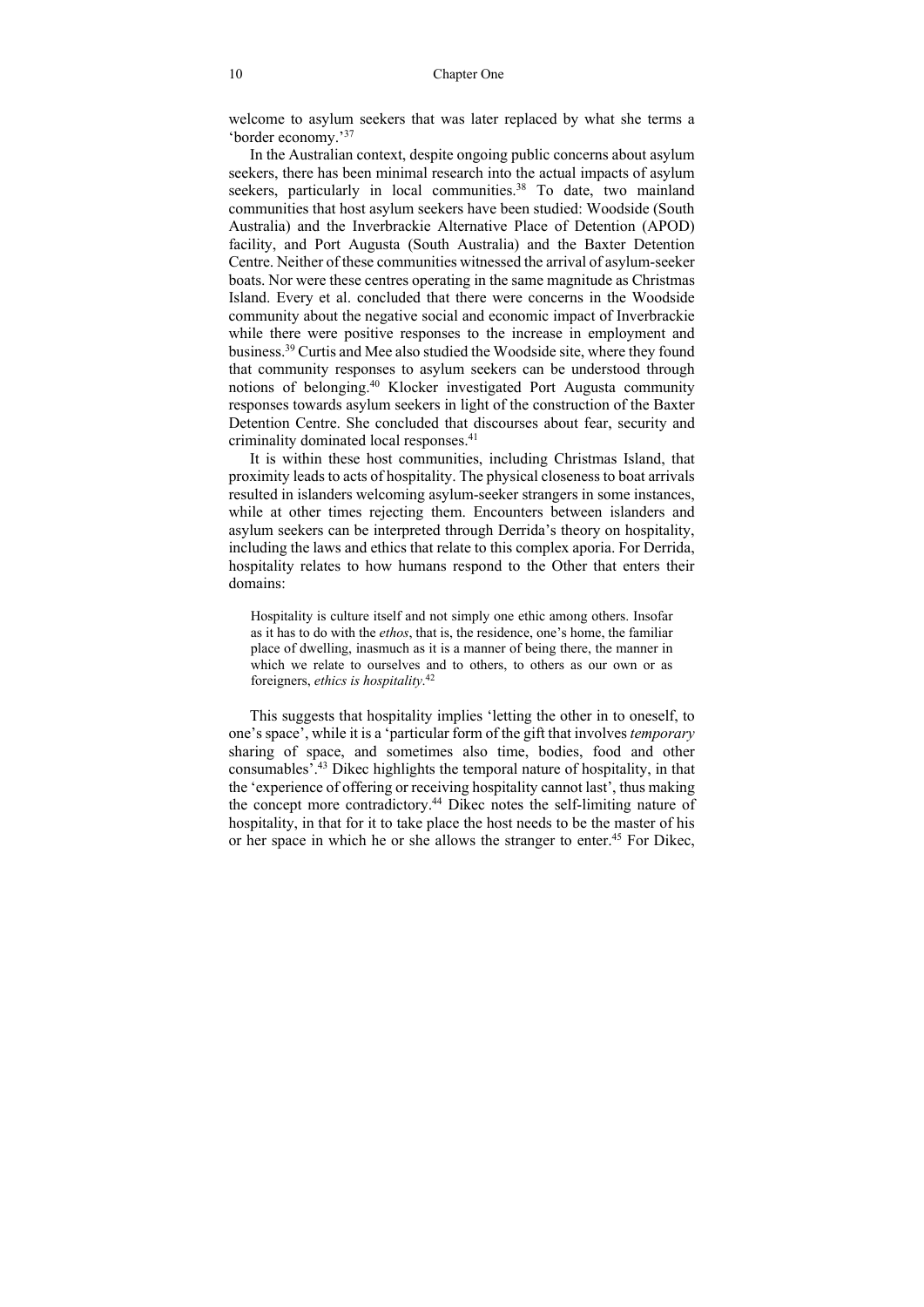hospitality is about 'openings and recognition'. It involves the act of 'giving spaces to the stranger where recognition on both sides is possible'.<sup>46</sup>

Within this temporal sharing of space with the asylum seeker, islanders bear witness to the plight of those who seek asylum. There is little literature about bearing witness in detention centres. Exceptions include Zion, Briskman and Loff's work on the experiences of health professionals.<sup>47</sup> Fleay and Briskman write of bearing witness to the suffering of asylumseeker men incarcerated in the Curtin Detention Centre located in the Western Australian desert.<sup>48</sup> In the media domain, Tait explains that bearing witness 'implies that certain events require being borne witness to because they require some form of public response'.49 Furthermore, she argues that bearing witness goes beyond just 'seeing' and amounts to taking 'responsibility'.50 Paying particular attention to journalist Nicolas Kristof, who reported on the atrocities taking place in Sudan, Tait sees the role of a journalist as to bear witness, which 'moralizes the inability to act directly to alleviate the suffering one is proximate to'.51 Islanders regularly bore witness to the impact government policy had on asylum seekers, and publicised the plight of asylum seekers. This resonates with Rupar's discussion on 'citizen witnessing', where ordinary people document what is happening on the ground and disseminate this information publicly, including via the internet.<sup>52</sup>

Islanders took responsibility and sought ways to alleviate the suffering of asylum seekers that they were proximate to for almost a decade. This reaction can be further appreciated through the literature on nursing and bearing witness. Nurses frequently witness the vulnerability of their patients and seek ways to alleviate their suffering through good care and other support for the patient.<sup>53</sup> Naef describes bearing witness as 'a human mode of coexistence. It involves listening to, being present, and staying with' while it is an 'essential human way of relating'.<sup>54</sup> Drawing extensively on French philosopher Levinas, Naef argues that bearing witness involves a face-to-face encounter with another who is suffering, which results in 'an ethical obligation'.55 According to Levinas, it is during this encounter that our own being comes into question, which is the moment where 'ethics' begins.56 This face-to-face encounter may result in someone taking 'responsibility' for the other.<sup>57</sup> Arman explains that witnessing is bound up in the face-to-face encounter, which 'awakens a responsibility and a wish to care for him'.<sup>58</sup>

While bearing witness plays a role in islander responses, it must be noted that multiple layers of meaning exist when it comes to islander narratives, and making sense of this is not as simple as organising these layers into distinct categories. Islander responses to asylum seekers are intertwined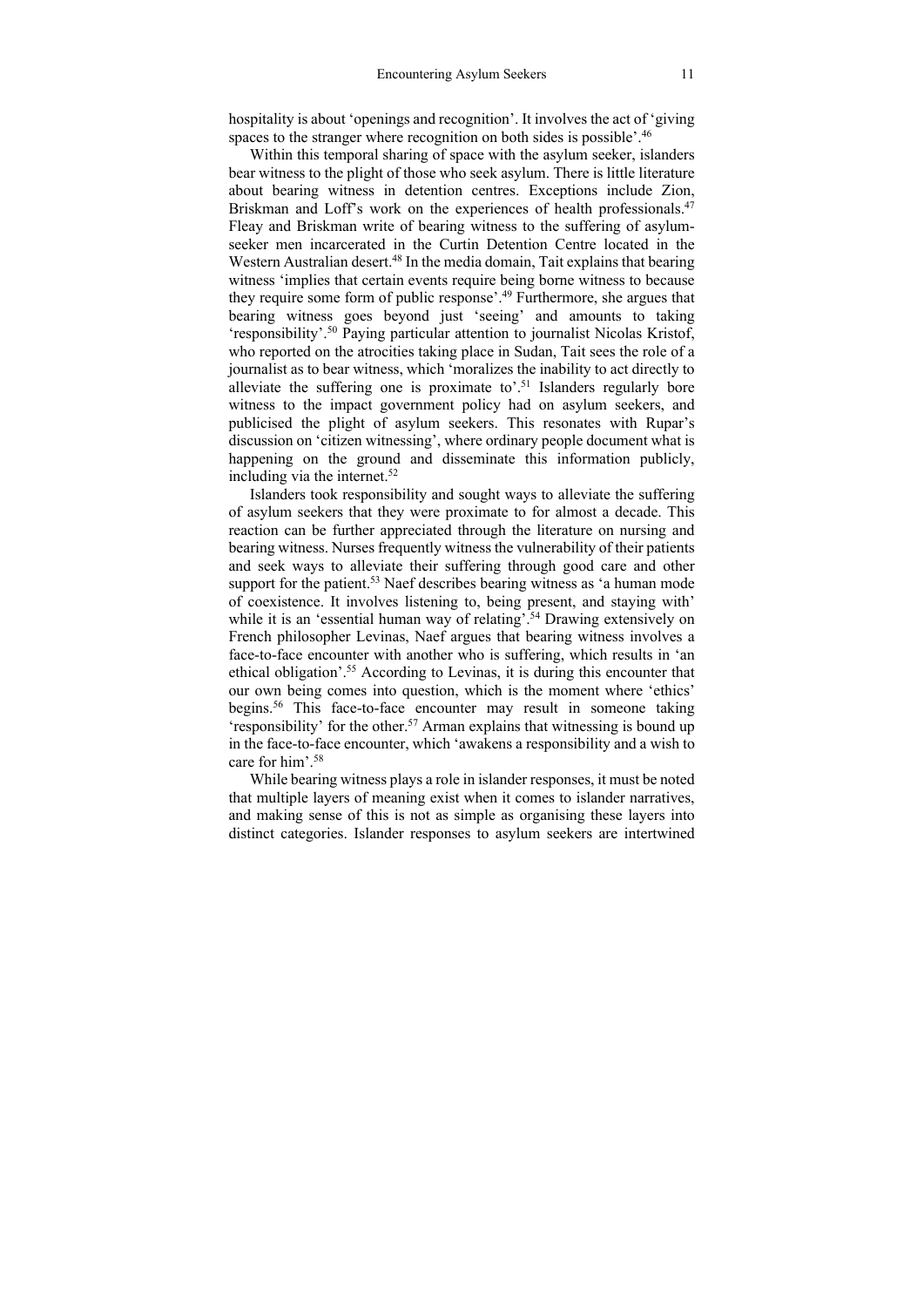with their responses to government policy that has dictated the past and informs the present. While this research focuses primarily on islander encounters with asylum seekers, what became apparent during the research was the existence of tension between islanders and the Australian government. This tension and the questions it raises about the civil liberties of islanders are beyond the scope of the research. However, islander responses to government policy at times shed light on how they responded to asylum seekers. For example in chapter five, which deals with the *Tampa* affair and excision, and chapter eight, which looks at the construction of NWP, islanders did not physically encounter asylum seekers. Rather, they publicly opposed government decisions and policy that would affect asylum seekers. I have explored these responses to policy further where they provide further insight into local responses to asylum seekers.

This research tracks islander responses from 1992 to 2011 and gauges how islander responses shifted over time while capturing specific events and government policy that were relevant to that time period. Some of these events preceded my arrival on the island, while others I witnessed firsthand. Analysis across a time span not only illustrates the unbounded nature of Christmas Islander responses but also demonstrates how proximity is shaped and reshaped over different periods.

#### **Mapping the Christmas Island Story**

As Christmas Island was once uninhabited, chapter two addresses the historical formation of the Christmas Island community and key events. From settlement in 1888 through to the 1970s, the phosphate mine created a migration flow from Asia to the island. An exploitative working system based on racial discrimination operated for many years. Until the UCIW won equal rights, Asian residents were forcibly repatriated and denied Australian citizenship, despite living on the island for many decades. Coming to terms with the community's historical formation provides insight into islander responses to asylum seekers, particularly given some islanders draw on the island's past as a platform for discussing the issue.

Chapter three introduces Christmas Islander encounters with Chinese and Sino-Vietnamese asylum seekers from 1992 to 1999. It describes how boat arrivals first came to Christmas Island, the detention of asylum seekers, and islanders' initial responses. Furthermore, islanders' experiences of marginalisation are recounted to provide context for understanding their responses to asylum seekers beyond this chapter.

Moving away from the Chinese and Sino-Vietnamese asylum seekers, chapter four presents the arrival of mainly Afghani and Iraqi asylum seekers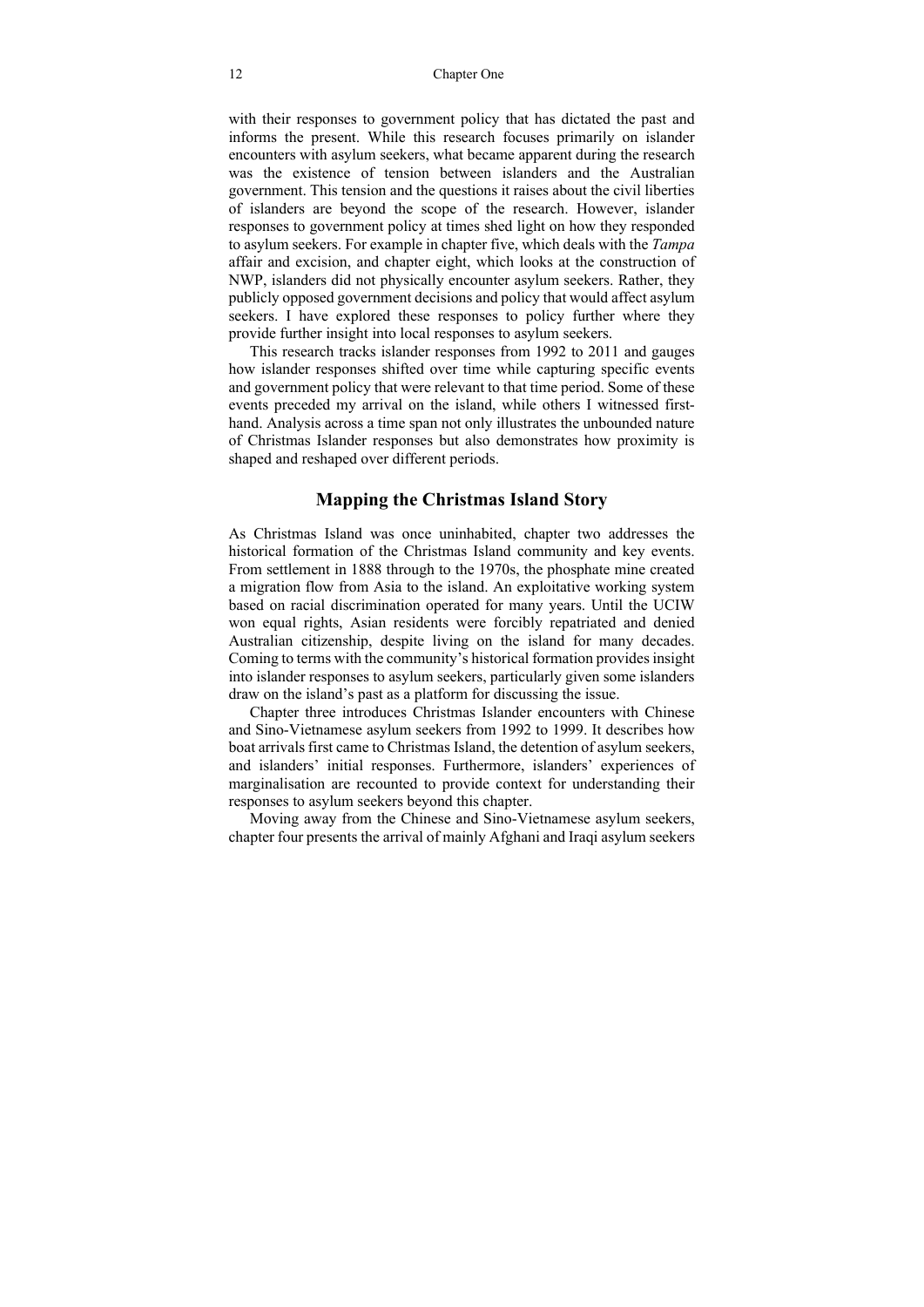from 1997 to 2001. During this period, a localised detention approach existed with islanders becoming involved in the reception, processing and welfare of asylum seekers. Friese's spontaneous acts of hospitality and Jacobsen's research into host communities, social receptiveness and beliefs about refugees are pertinent to islander responses to asylum seekers.<sup>59</sup>

Chapter five discusses the *Tampa* affair, a significant moment in Australia's immigration and asylum-seeker history, to which islanders bore witness. Interviews with islanders reveal the impact of the militarisation of Christmas Island. Tanji's 'community of protest' is also applied in light of islanders' responses to the asylum seekers on board the *Tampa*. 60

Chapter six focuses on the aftermath of the *Tampa* affair from 2001 to 2002. Islanders witnessed a monumental shift in the processing and detention of asylum seekers with the implementation of a highly securitised regime. Detention altered relations between islanders and asylum seekers as it created a physical distance between the two groups. A key characteristic of this period was asylum-seeker deaths, and the chapter explores islander responses to these tragedies in relation to Perera's work on the SIEV X tragedy and Kleist's research into the SIEV X memorial.<sup>61</sup>

Chapter seven explains islander responses to three different groups of asylum seekers – Vietnamese, West Timorese and West Papuan – from 2003 to 2007. With each group, islander responses were varied. Responses were informed by factors that range from witnessing the suffering of asylum seekers, personal relationships and advocacy. Gosden's work on the asylum-seeker advocacy movement in Australia is drawn upon.<sup>62</sup>

The construction and emplacement of NWP from 2002 to 2008 and the 'border economy' are the subjects of chapter eight.<sup>63</sup> Islander reactions to this maximum-security detention centre provide further insight into local perceptions of asylum seekers. The construction of NWP and the lack of government consultation with the local community are highlighted. With the change of government in 2007, the shift in Australia's asylum-seeker policy and the opening of NWP revealed local concerns about the island's economy and future.

Chapter nine explores islander responses to asylum seekers who arrived on Christmas Island from 2008 to 2010. The Rudd government's policy of using detention as a last resort and moving asylum seekers into the Christmas Island community was a feature of this period. A shift in islander relations with asylum seekers, with the sharing of community space and the growth of the border economy became apparent at this time. Drawing on the work of Hubbard, Klocker and Jacobsen, notions of fear, criminality, burden and strain on resources are integrated.<sup>64</sup>